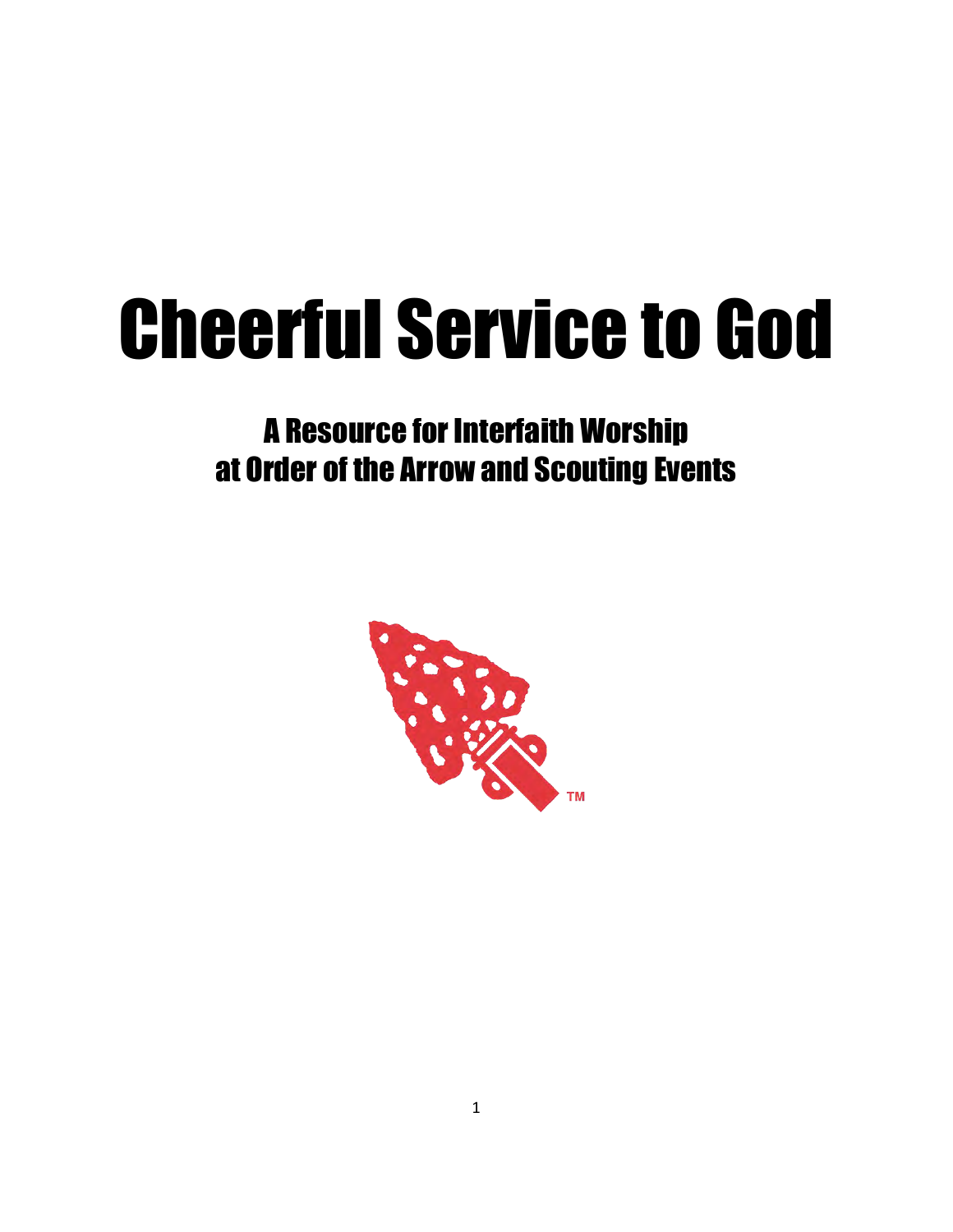# **Table of Contents**

| Declaration of Religious Principle of the BSA3 |  |
|------------------------------------------------|--|
|                                                |  |
|                                                |  |
|                                                |  |
|                                                |  |
|                                                |  |
|                                                |  |
|                                                |  |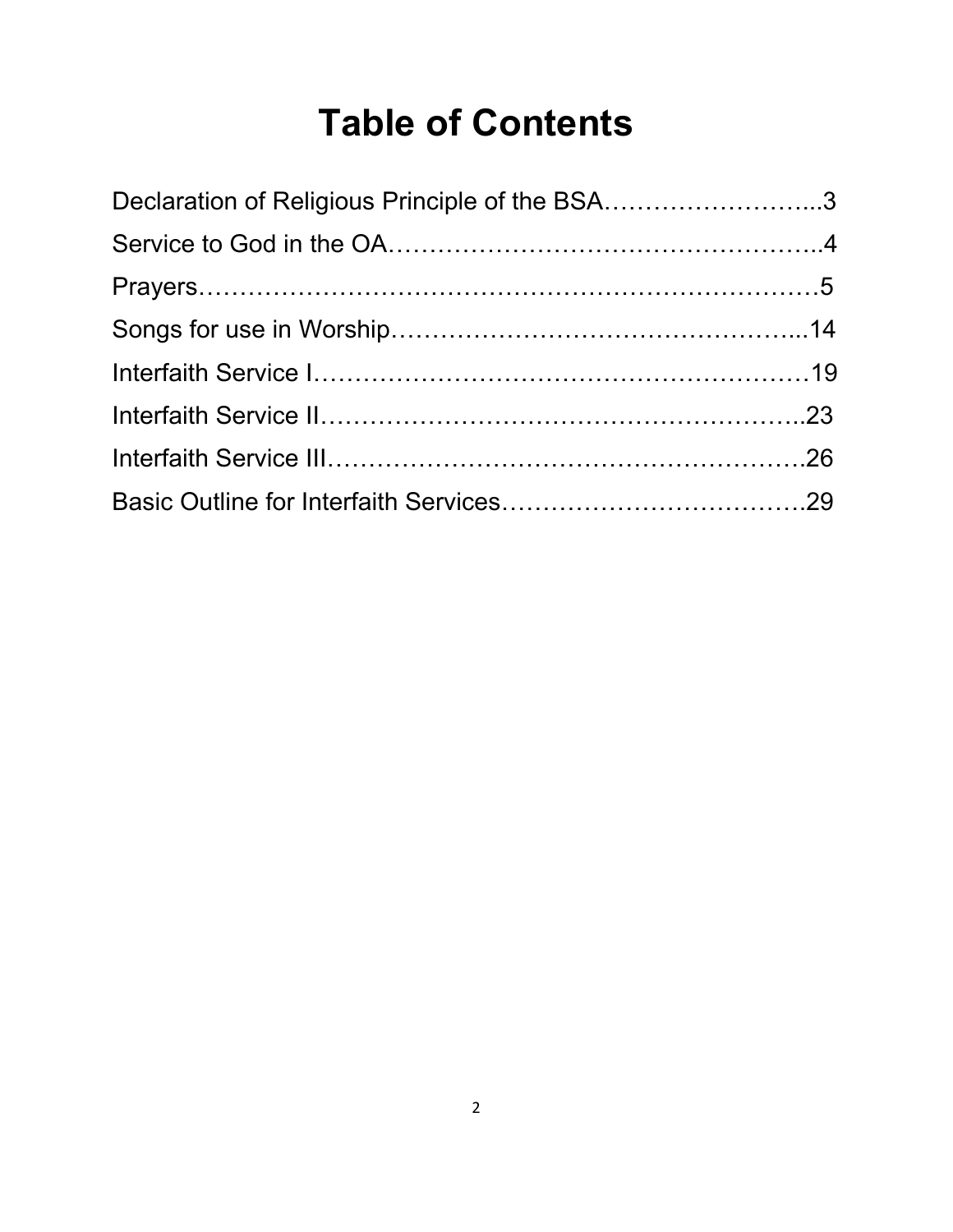# **Declaration of Religious Principle of the BSA** (BSA Bylaws Article IX, Section 1)

The Boy Scouts of America maintains that no member can grow into the best kind of citizenship without recognizing an obligation to God. In the first part of the Scout Oath or Promise the member declares, "On my honor I will do my best to do my duty to God and my country and to obey the Scout Law." The recognition of God as the ruling and leading power in the universe and the grateful acknowledgment of His favors and blessings are necessary to the best type of citizenship and are wholesome precepts in the education of the growing members. No matter what the religious faith of the members may be, this fundamental need of the members should be kept before them. The Boy Scouts of America, therefore, recognizes the religious element in the training of the member, but is absolutely nonsectarian in its attitude toward that religious training. Its policy is that the home and the organization with which the member is connected shall give definite attention to religious life.

ACTIVITIES. The activities of the members of the Boy Scouts of America shall be carried on under conditions which show respect to the convictions of others in matters of custom and religion, as required by the twelfth point of the Scout Law, reading, "Reverent. A Scout is reverent toward God. He is faithful in his religious duties. He respects the beliefs of others."

FREEDOM. In no case where a unit is connected with a church or other distinctively religious organization shall members of other denomination or faith be required, because of their membership in the unit, to take part in or observe a religious ceremony distinctly unique to that organization or church.

LEADERS. Only persons willing to subscribe to these declarations of principles shall be entitle to certificates of leadership in carrying out the Scouting program.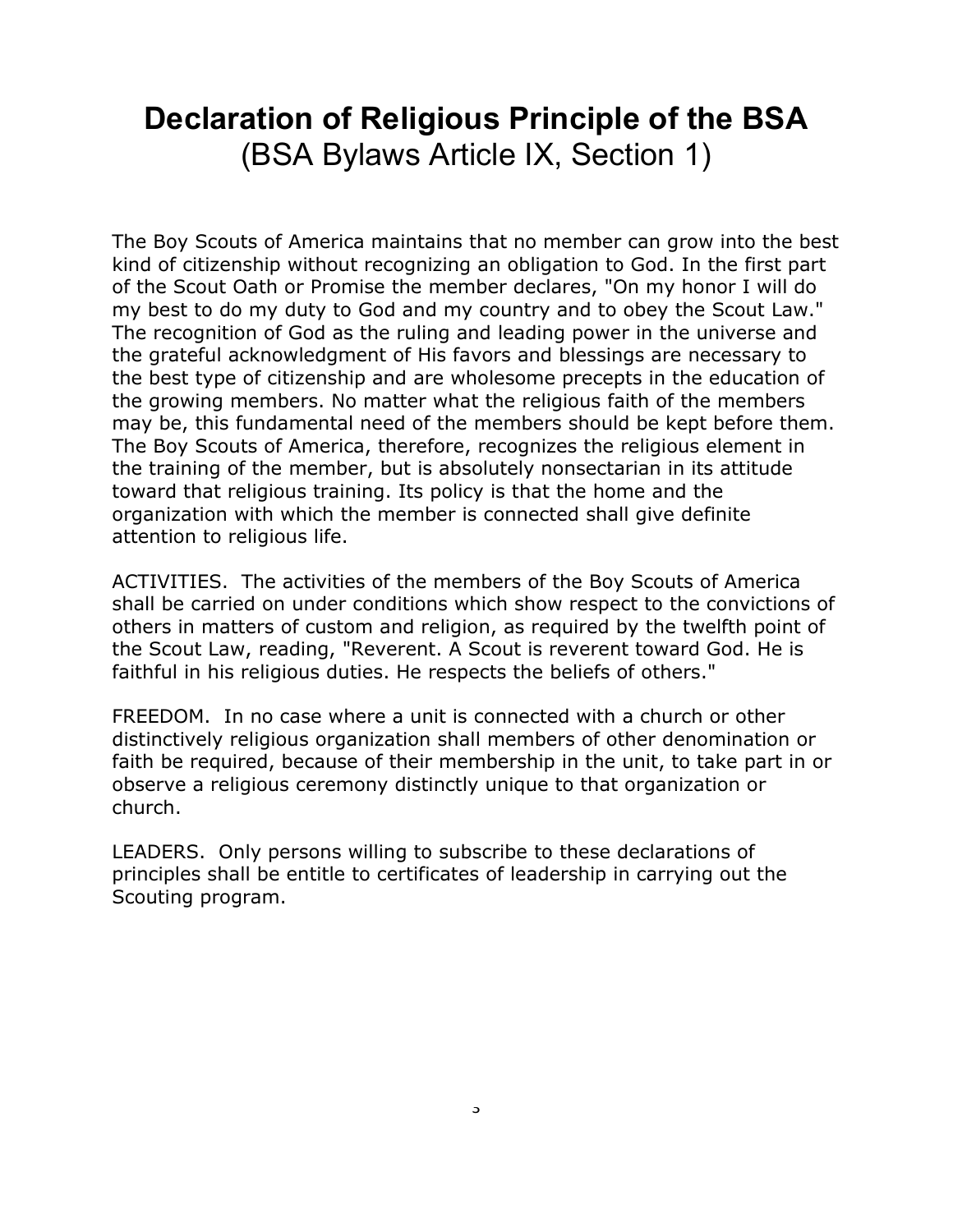# **Service to God in the OA**

Scouts and scouters promise in the *Scout Oath* to do our duty to God. The *Scout Law* ends by reminding us that a Scout is Reverent. As an official program of the Boy Scouts of America, the Order of the Arrow seeks to promote these principles in everyday life.

Many have found that Servant Leadership, as practiced in the OA, is a great way to live out their individual faith. Lodge functions and other OA events can be a way of putting faith into action.

This booklet has been created to provide resources to lodge leadership to be able to provide an atmosphere that will encourage spiritual growth that is consistent with scouting principles through prayer and worship.

This is an "Interfaith" worship resource book. It is designed so that a person from any faith background might be able to participate in worship and connect to the God of their understanding. It is not intended to combine all faiths or indicate that all faiths are the same, but rather allow space for anyone from any faith background to participate in a way meaningful to them. The language of Interfaith Services is encouraged instead of simply "Chapel Services" or "Non-Denominational Services" (which may automatically imply Christian).

Contained is this book are a number of prayers for many different occasions, songs that are appropriate for use during Interfaith Services, three detailed Interfaith Worship Services, and an Outline for an Interfaith Service that is less detailed in order to provide flexibility for those wishing to be creative.

The resources contained in this book are a small sampling of the many resources available for use in leading Interfaith Worship Services at Scouting events. Our hope is that this book will help as lodges continue to seek ways of providing quality worship opportunities for OA members that will encourage each of us to become better scouts and scouters.

Peace be with you.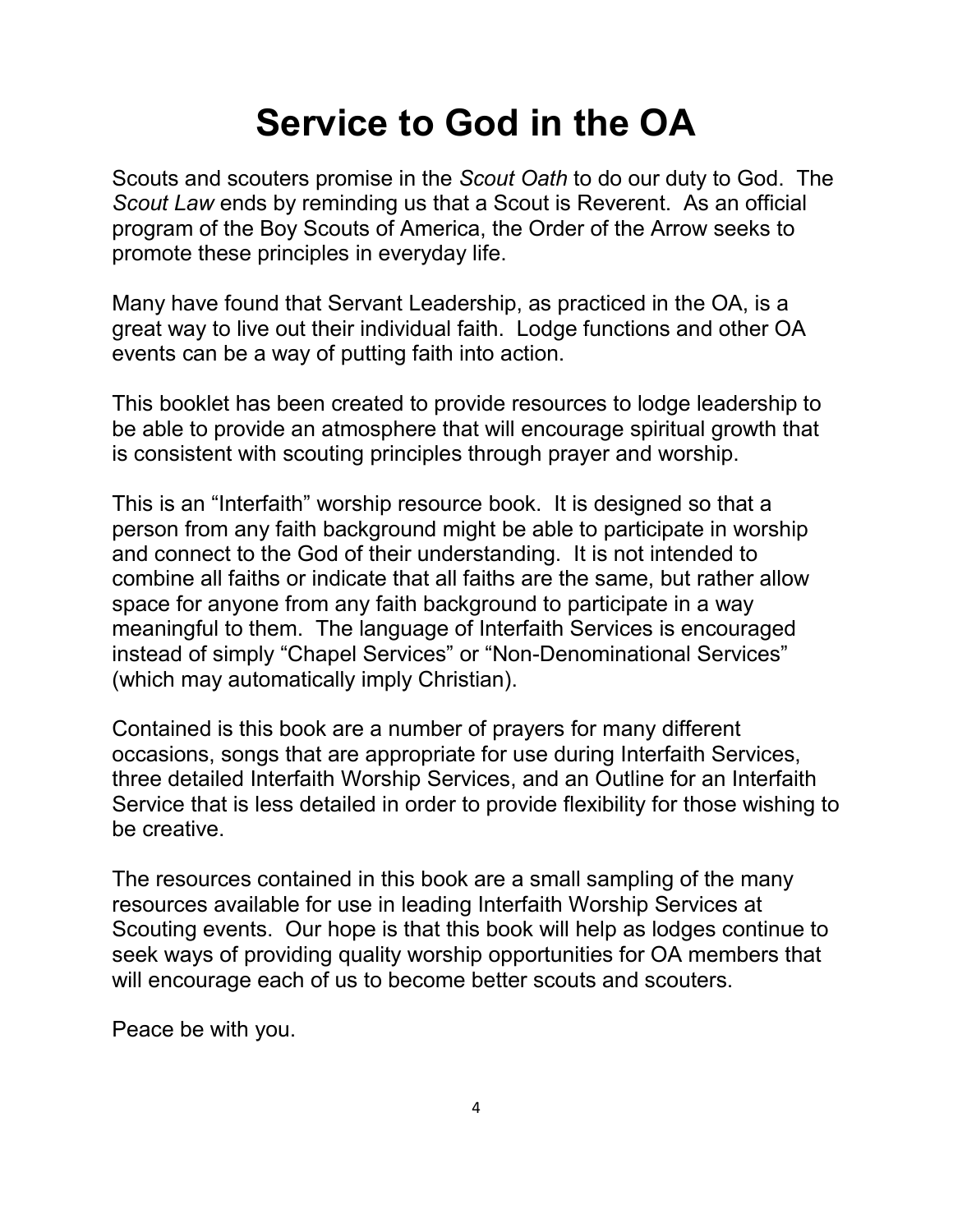# **Prayers**

# **Arrowmen's Grace**

Let us be thankful for the food and drinks we are about to receive before us. Let us be thankful for the shelter that protects us while we sleep at night. Let us be thankful for the water that rejuvenates our mind, body & soul. Let us be thankful for the earth we walk on and the air we breathe. Let us be thankful for the fire that keeps us warm and gives us light. Let us be thankful for natural surroundings that give the earth beauty and life. Let us be thankful for the family and friends that are helpful when we need them the most. Let us be thankful for the staff and leaders that lead us on our way. Amen.

# **ARROWMAN'S PRAYER**

Dear Lord, from your judgment seat on high, Look down on a Arrowmen such as I. Search me through and find me whole, Then help me Lord to reach my goal. Help me Lord to work for Thee, Guard my homeland - Keep it free. Help me to work with others and be kind, Helpful with my hands and mind. Keep me Lord, both well and strong To help our growing Arrowmen along. Control my thoughts; keep them right, sound, clean weapons for life's fight. Protect my morals, keep them high, Grant this to an Arrowmen such as I.

# **AN ARROWMEN'S THANKSGIVING PRAYER**

With reverence in our hearts.

We, Your many children of many beliefs,

United in common purpose,

Gather to offer this our humble prayer,

In Thanksgiving:

As Scouters we are thankful for:

The many gifts and talents given to our fellow Arrowmen, and to ourselves;

The freedom we have to join together and as a team accomplish more than any of us could alone;

The opportunity to be of service to young people, parents, other Scouters, other Arrowmen, and our community;

Our joy at seeing so many young people become excited as they grow and are able to meet challenges;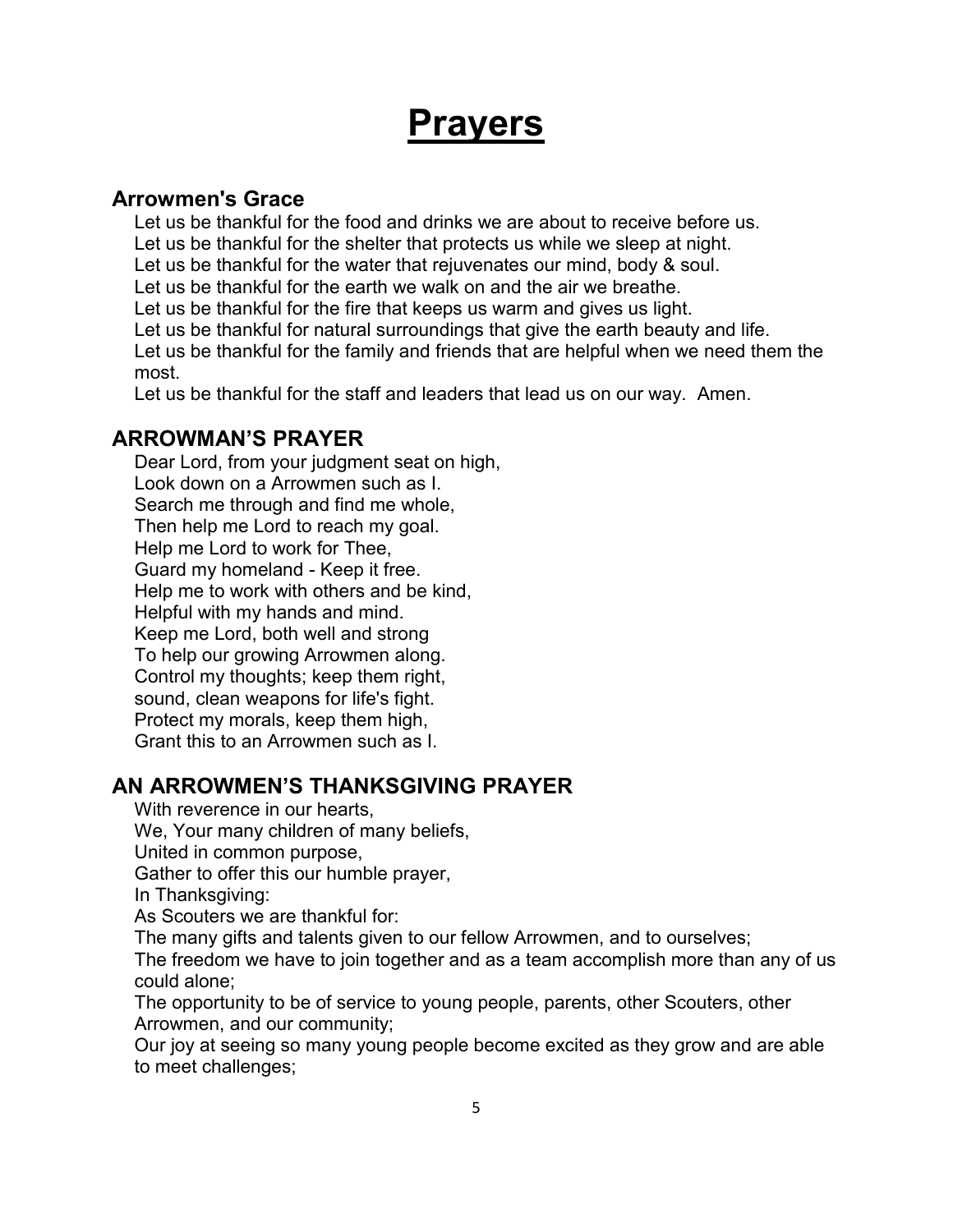Being reminded by their ceremonies and legends that he who serves his fellows, is of his fellows greatest;

And most importantly we are thankful for the gift of knowing that our prayers are heard.

We each in own way take this moment to silently add our own thanksgivings . . . (pause)

With thanks in our hearts we offer our prayers and ask that You, the Great Scoutmaster of All Scouts, be with each of us until we meet again. Amen.

# **The Arrowmen Beatitudes**

Blessed are the Arrowmen who are taught to see beauty in all things around them...for their world will be a place of grace and wonder.

Blessed are the Arrowmen who are led with patience and understanding... for they will learn the strength of endurance and the gift of tolerance.

Blessed are the Arrowmen who are provided a home where family members dwell in harmony and close communion...for they shall become the peacemakers of the world.

Blessed are the Arrowmen who are taught the value and power of truth...for they shall search for knowledge and use it with wisdom and discernment.

Blessed are the Arrowmen who are guided by those with faith in a loving God...for they will find Him early and will walk with Him through life.

Blessed are the Arrowmen who are loved and know that they are loved...for they shall sow seeds of love in the world and reap joy for themselves and others.

# **Servants Prayer**

The true servants of the Gracious GOD are the following:

Those who walk upon earth with humility and when they are tempted by the evil ones, they respond: Peace;

Those who pass the hours of the night in prayers and standing before the Lord; Those who pray: Lord turn away from us the punishments of hell, for it is a heavy torment, it is indeed an evil dwelling place;

Those who are neither extravagant nor stingy in spending, but keep a balance between the two;

Those who ask forgiveness and believe and do good deeds.

A Scout's Prayer

Dear Heavenly Father,

Help to keep my honor bright

And teach me that integrity of character

Is my most priceless possession.

Grant that I may do my best today,

And strive to do even better tomorrow.

Teach me that duty is a friend and not an enemy,

And help me face even the most disagreeable task cheerfully.

Give me the faith to understand my purpose and life,

Open my mind to the truth and fill my heart with love.

I am thankful for all the blessings you have bestowed upon my country.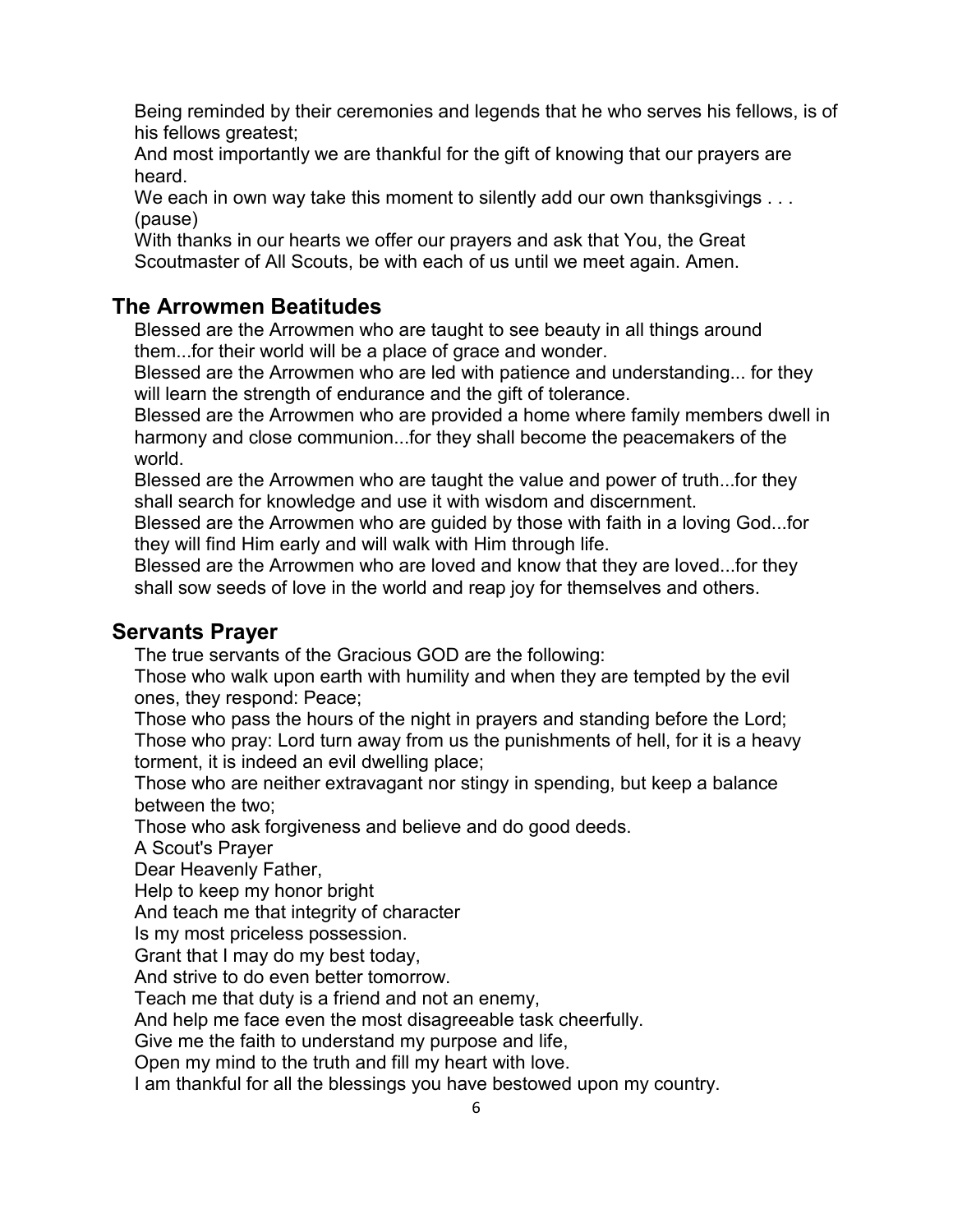Help me to do my duty to my country and To know that a good nation must be made from good men.

Help me to remember my obligation to obey the Scout Law, And give me understanding, so that it is more than mere words. May I never tire of the joy of helping other people or Look the Other way when someone is in need. You have given me the gift of a body, Make me wise enough to keep it health, That I might serve better. You are the source of all wisdom, Help me to have an alert mind, Teach me to think, And help me to learn discipline. In all that I do and in every challenge I face, Help me to know the difference between right and wrong, And lead me in obedience on a straight path to a worthy goal.

# **A SCOUT'S PRAYER**

We have hiked along life's pathway, Our packs upon our backs, We have pitched our tents and rested Here and there along the tracks. We have used our compass wisely To guide us on our way And hope to reach the campsite Of our Great Chief Scout some day. We have tried to be trustworthy - Kept our honor high and clean, We have been as loyal as any To our homeland and Country. We have done our best at all times -Kept our Promise - been prepared, And hope our good deeds please Him When at last our souls are bared. We have lightened others' burdens, With our smiles along the way, We have kept our hand in God's hand, Walked beside Him day by day. And when our span of life runs out, We'll make this gentle plea - May we sit around His Campfire At the Final Jamboree.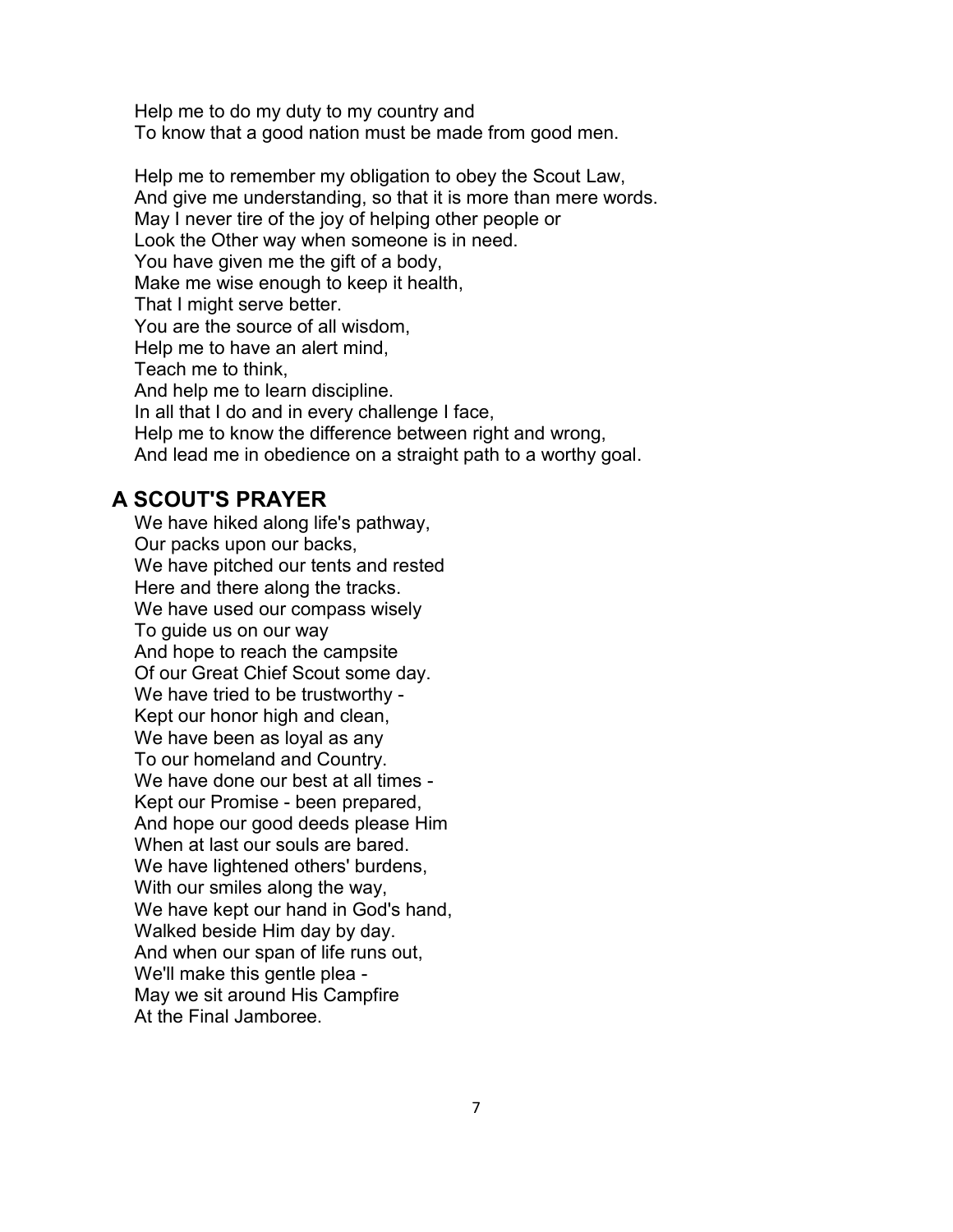# **A Scouter's Prayer**

"Build me a Scout, O Lord, who will be strong enough to know when he is weak and brave enough to face himself when he is afraid; one who will be proud and unbending in honest defeat, and humble and gentle in victory... Build me a Scout whose wishes will not take the place of deeds; a Scout who himself is the foundation stone of knowledge...

Lead him, I pray, not in the path of ease and comfort, but under the stress and spur of difficulties and challenge. Here let him learn to stand up in the storm; here let him learn compassion for those who fail...

Build me a Scout whose heart will be clear, whose goals will be high. A Scout who will master himself before he seeks to master others, one who will march into the future, yet never forget the past...

And after all these things are his, add, I pray, enough of a sense of humor so that he may always be serious, yet never take himself too seriously. Give him humility, so that he may always remember the simplicity of true wisdom, and the meekness of true strength...

Then I, a Scouter who knew him, will dare to whisper, `I have not lived in vain.'"

# **A Scouter's Prayer**

Dear Lord, from your judgment seat on high, Look down on a Scoutmaster such as I. Search me through and find me whole, Then help me, Lord, to reach my goal. Help me, Lord, to work for Thee, Guard my homeland—keep it free. Help me to work with others and be kind, Helpful with my hands and mind. Keep me, Lord, both well and strong, To help growing boys along. Control my thoughts, keep them right, Sound, clean weapons for life's fight. Protect my morals, keep them high, Grant this to a Scouter such as I.

# **Prayer of a Cheerful Servant**

Lord, give me the strength to be unselfish In service and devoted to the welfare of others, Help me do my best to do my duty to you and our country And let me follow your example to be helpful to others Cheerful in service, kind to all, and to do in this world, those Thanks which will bring me to you in the next. Amen.

# **A Solemn Prayer**

O Lord, this solemn prayer comes from deep desire, May my life be as pure as candle fire. Let my every breath dispel the world's gloom, Let my spirit glow so brightly that darkness meets its doom. May my life enhance my country's glory As the flower enhances the garden's splendid revelry. May I be as faithfully drawn to learning As the moth is drawn to the candle's burning.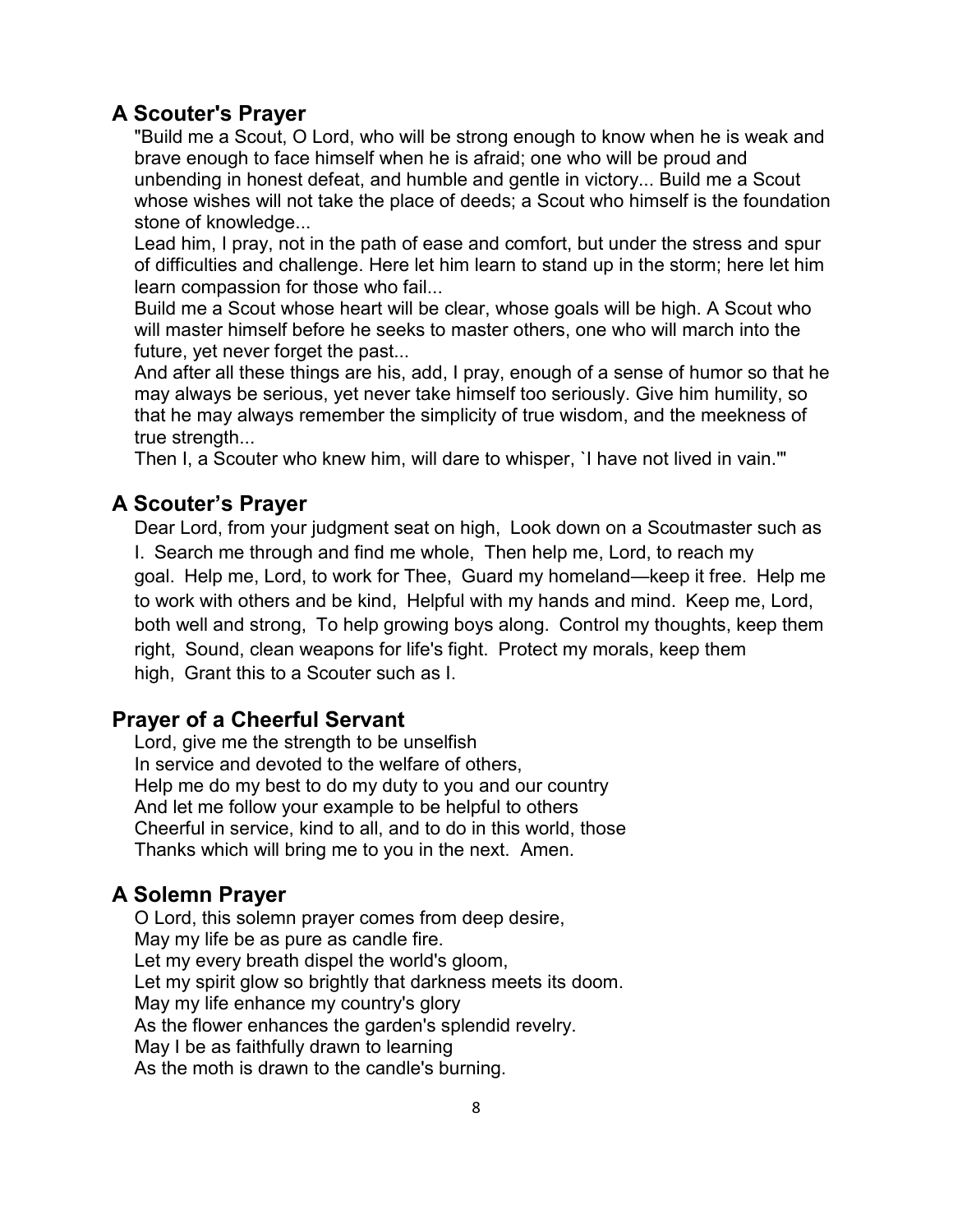May my life be devoted to serving the needy And to loving a sorrowful, ever suffering humanity. Lead me away from the path of temptation. O Lord, let truth alone be my destination.

#### **A Native American Prayer**

- O Great Spirit of the North,
- O Great Spirit of the South,
- O Great Spirit of the East,
- O Great Spirit of the West.
- O Great Spirit, you are one.

You have given us our house, Where there is food, Where there is drink Where there are clothes.

You have given us our house, Where there is fellowship, Where there is companionship, Where there is friendship.

You have given us our house, Where we can grow, Where we can learn, Where we can know you.

O Great Spirit: You are One, Our house is One, We are One!

## **Prayer Composed by Chief Yellow Lark, a Blackfoot Indian**

Oh, Great Spirit, whose voice I hear in the winds and whose breath gives life to all the world, hear me. I come before you, one of your many children. I am weak and small. I need your strength and wisdom. Let me walk in beauty and make my eyes ever behold the red and purple sunset; my ears sharp so I may hear your voice. Make me wise, so I may learn the things you have taught my people, the lessons you have hidden under every rock and leaf. I seek strength, not to be superior to my brothers, but to be able to fight my greatest enemy--myself. Make me ever ready to come to you with clean hands and straight eyes, so whenever life fades, like the fading sunset, my spirit will come to you without shame.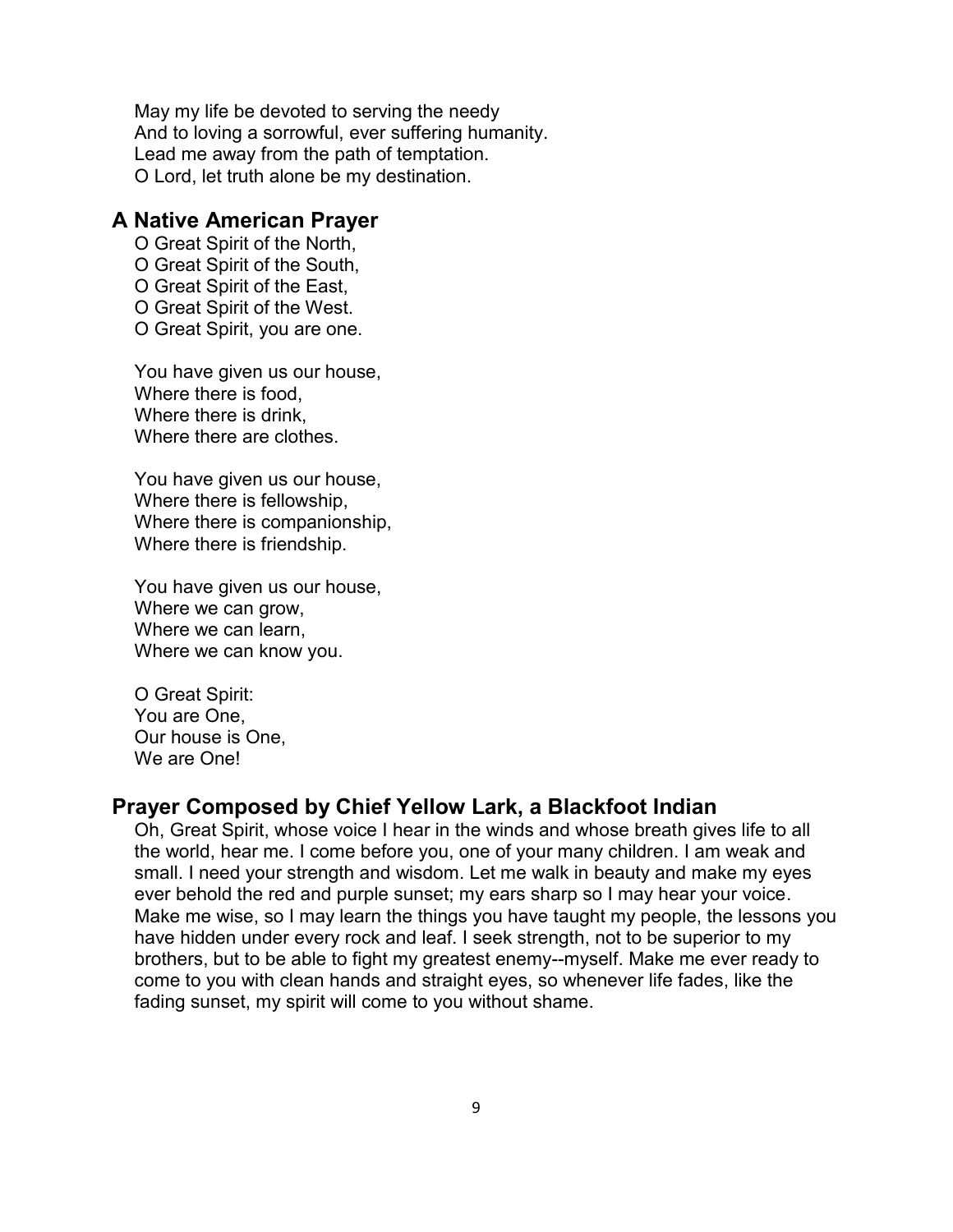# **An Indian Prayer**

Morning star wake us, filled with joy To new days of growing to man from boy. Sun, with your power, give us light That we can tell wrong and do what's right. South wind, we ask, in your gentle way Blow us the willingness to obey. North wind, we ask, live up to thy name, Send us the strength to always be game. East wind, we ask, with your breath so snappy, Fill us with knowledge of how to be happy. West wind, we ask, blow all that is fair To us, that we may always be square. Moon, that fills the night with red light, guard us well while we sleep in the night. Akela, please guide us in every way, We'll follow your trail in work or play.

# **A Navajo Prayer**

Before me peaceful Behind me peaceful Under me peaceful Over me peaceful Around me peaceful

# **A Christian Prayer**

Great Spirit, who has blessed the Earth that it should be fruitful and bring forth whatsoever is needful for the life of man, and hast commanded us to work with quietness and eat our own bread; Bless the labors of those who till the fields and grant such seasonable weather that we may gather in the fruits of the earth. -Adapted from The Book of Common Prayer

# **A Jewish Prayer**

God of the World, I stand before you and before my neighbors - pardoning, forgiving, struggling to be open to all who have hurt and angered me. Be this hurt of body or soul, of honor or property, whether they were forced to hurt me or did so willingly, whether by accident or intent, whether by word or deed I forgive them because we are human...I am ready to take upon myself the

commandment, Love your neighbor as yourself.

-Levi Yitchak of Beditschev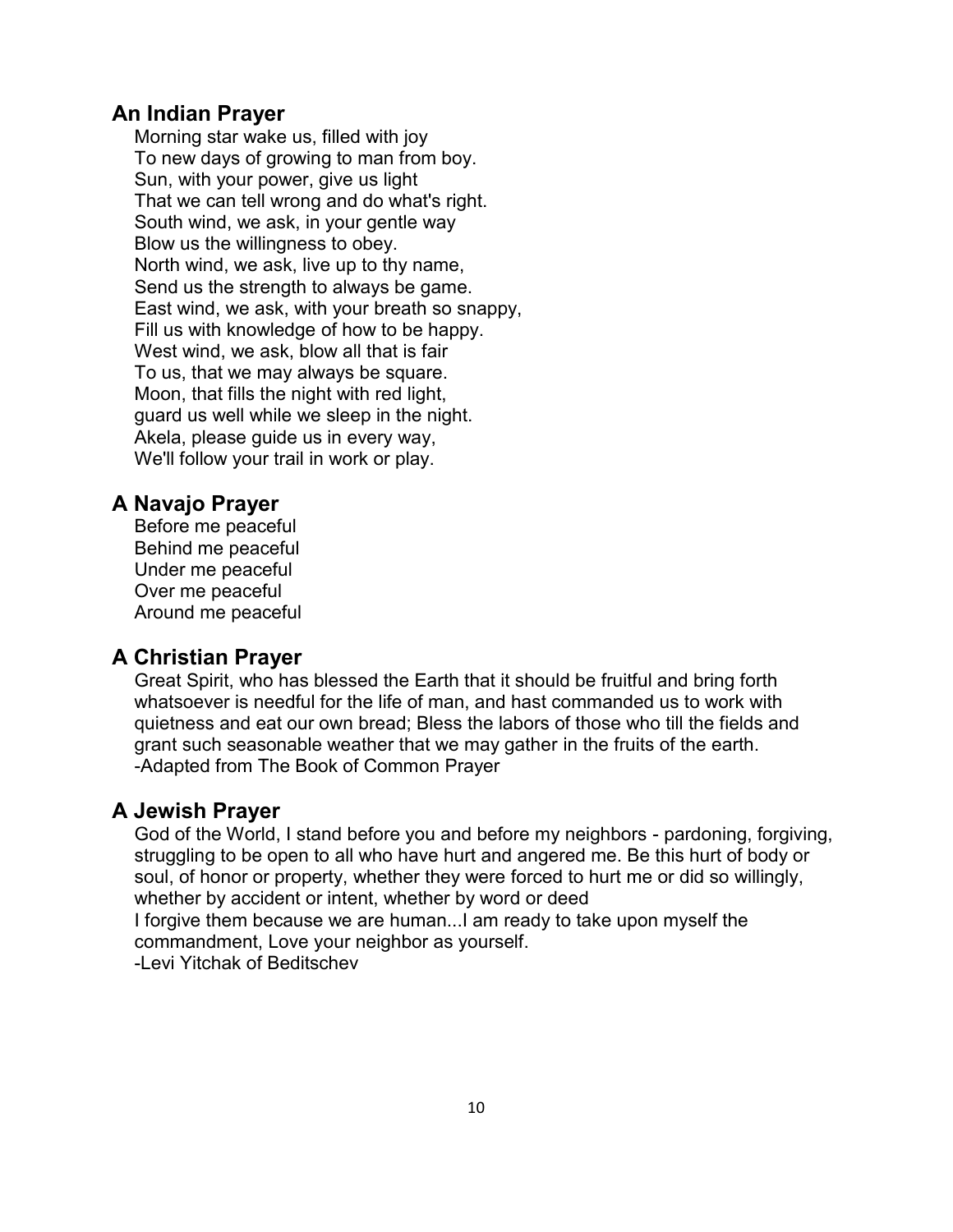# **A Scouting Psalm**

The Lord God is our Great Scoutmaster who provides all our needs.

He lets us camp in forests tall and meadows green.

He leads us on trails besides waters deep and still, brooks babbling, streams rushing, and rivers raging.

He restores our bodies, minds and souls, even as we observe the eagle soaring to greater heights above.

He encourages the Eagle Scout in his upward climb.

He teaches Cub Scouts, Boy Scouts, Varsity Scouts, and Venturers to live the Scout Oath and Law.

Even though the trails may lead through dark valleys with towering mountains, we are courageous because he leads us onward.

He continually blesses us with food for mind and body.

Even when our enemies dislike or distrust us, he blesses us with the gifts of love and forgiveness.

Surely, his goodness and mercy will sustain us all the days of our lives.

And, when we climb the final trail through the awesome pass that leads to the Great Councilfire, we shall join those who traveled the trail before us and joyfully live with him forever!

# **Sanskrit proverb**

Look to this day, For it is life, The very life of life. In its brief course lies all The realities and verities of existence, The bliss of growth, The splendor of action, The glory of power. For yesterday is but a dream, And tomorrow is only a vision. But today, well lived, Makes every yesterday A dream of happiness And every tomorrow A vision of hope. Look well, therefore, To this day.

# **A Buddhist Prayer**

May all beings have happiness and the causes of happiness; this is immeasurable loving kindness; May all things be liberated from suffering and the causes of suffering; this is immeasurable compassion;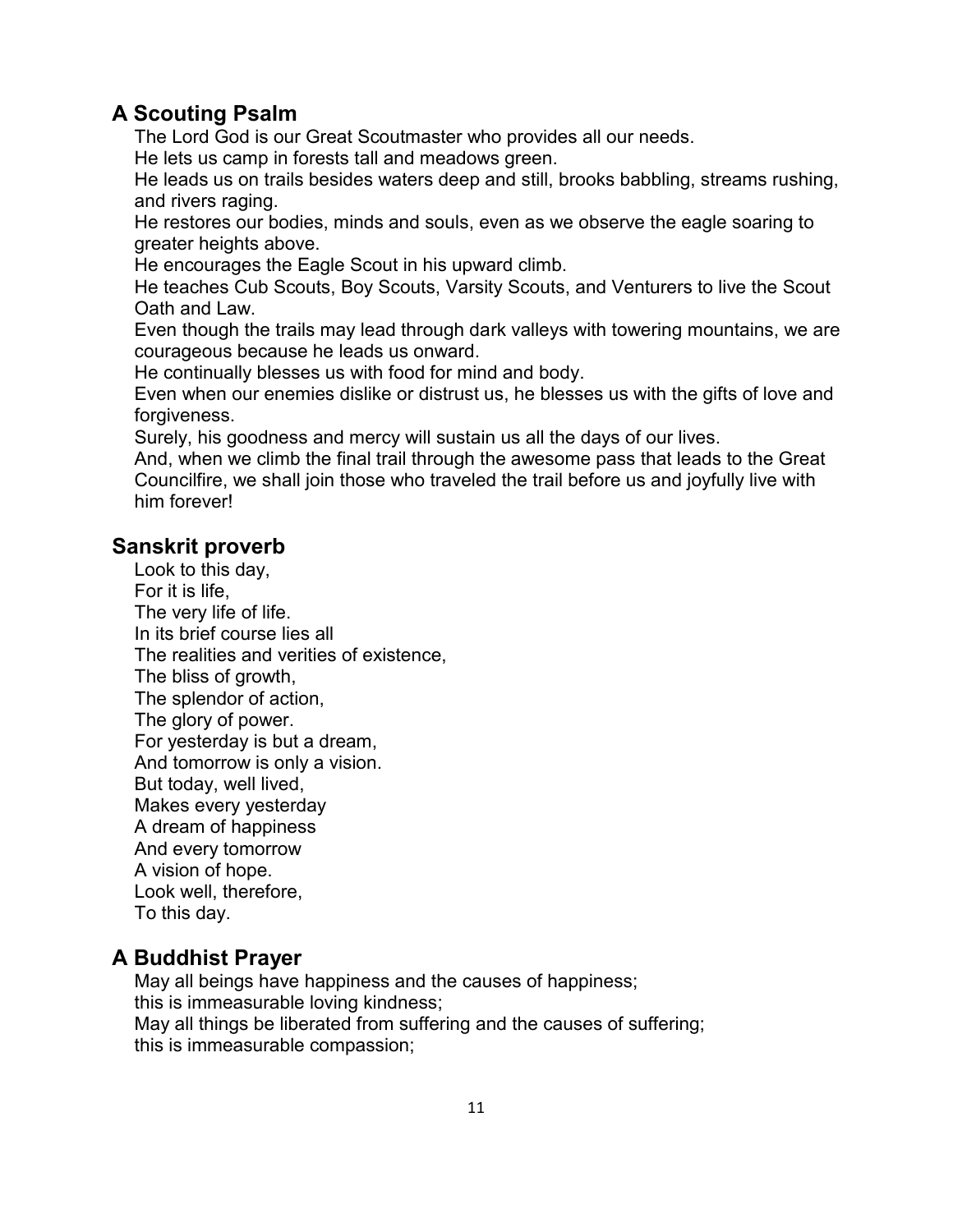May all beings be free of suffering and always stay happy; this is immeasurable joy; May all things be free of grasping and aversion toward others, and develop faith in the equality of all beings; this is immeasurable equanimity. -The Four Immeasurable Vows, Tantric Buddhism

## **A Muslim Prayer**

Let the beauty we love be what we do. There are a hundred ways to kneel and kiss the ground.

-Rumi, a 7th century Sufi mystic

### **Silent Observance**

May we observe a moment of silent prayer, each in his own faith.

### **World Hunger Grace**

For food in a world where many walk in hunger, For faith in a world where many walk in fear, For friends ina world where many walk alone, We give you humble thanks, oh Lord.

# **AN OA GRACE**

God, as we eat this meal, Bind our souls together in brotherhood Cheer our hearts with your goodness And strengthen our hands for service. Amen.

# **AN OA GRACE**

Blessed are you Lord, In my night alone, You watched over me. In my day of scant food, you sustained me, In my hours of silent labor, you inspired me, Help me thank you with the life of cheerful service you have shown me, Amen.

# **AN OA GRACE**

We thank you God for all your blessings including this meal. Teach us to be servant leaders and strengthen our bounds of brotherhood, cheerfulness, and service in our daily lives.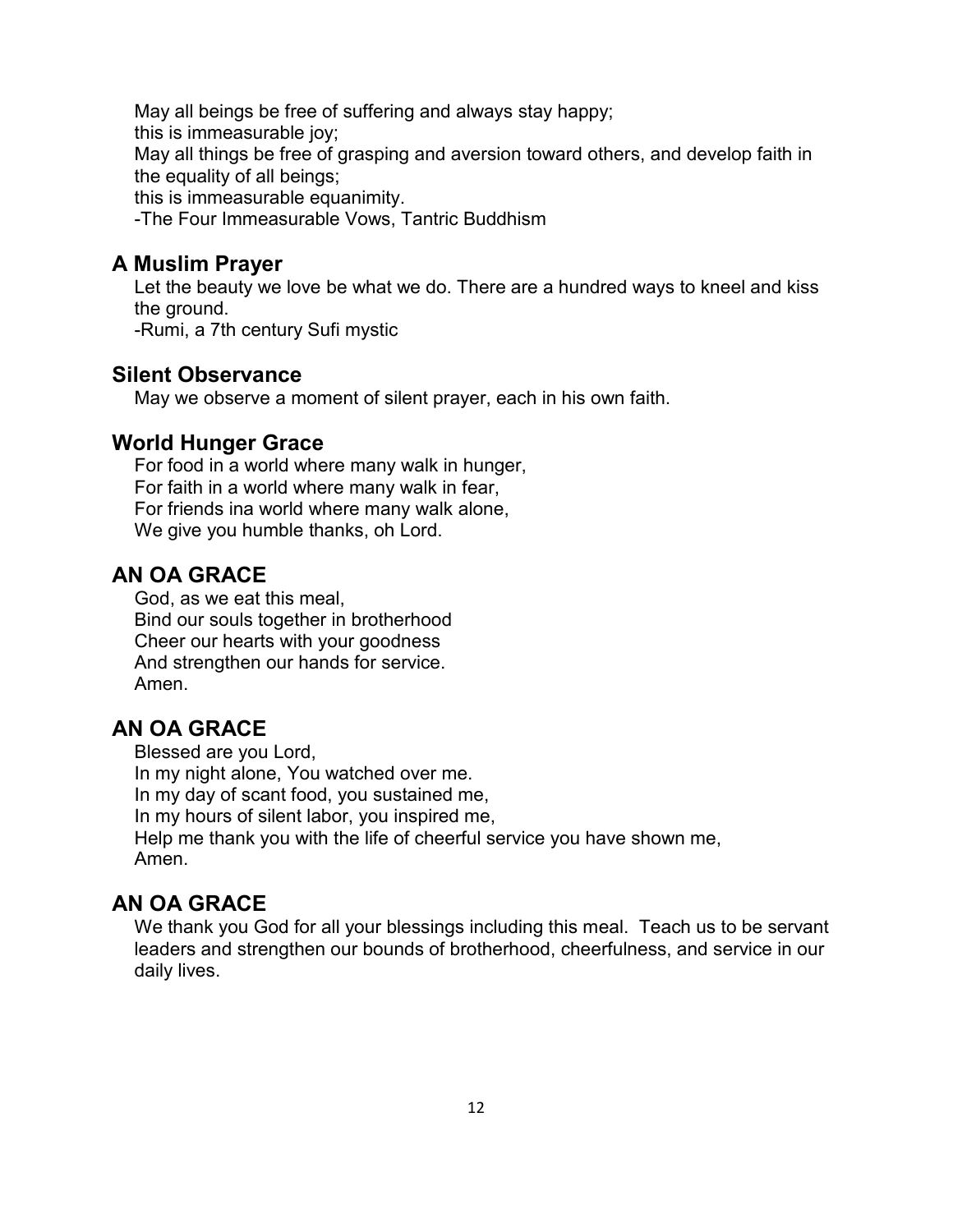## **Short Benedictions**

May we all remain fast and firm in faith that the glory of glories may rest upon us. Thou art Gracious, the Bountiful, the Merciful, and the Compassionate. -From the Bahai faith, Abdul Bahai.

The Lord bless you and keep you, The Lord make His face to shine upon you, And give you peace. -Traditional

May the Lord watch between thee, and me While we are absent from one another. -The Mizpah

### **A Blessing**

For what we are about to do, may the Lord make us truly responsible. For what we are about to think, may the Lord make us truly wise. For what we are about to say, may the Lord make us truly sensible. For what we are trying to achieve, may the Lord accept and bless our efforts.

# **A Simple Blessing**

May you walk in Peace, Live with Love, work with Joy, and May Your God go with you.

# **An Old Irish Blessing**

May the road rise to meet you, May the wind always be at your back, May the sun shine warm upon your face, The rain fall soft upon your friends, And until we meet again, May God hold you in the palm of His hand.

#### **The Scoutmaster's Benediction**

May the great Scoutmaster of all true Scouts be with us until we meet again.

# **THANK YOU LORD**

Thank you, Lord, on this day, For our many great blessings, Thank you, Lord, on this day, For our many great friendships. Glory to God, may He hear our prayers, Guide us on forever, Thank you, Lord, on this day, For our many great blessings.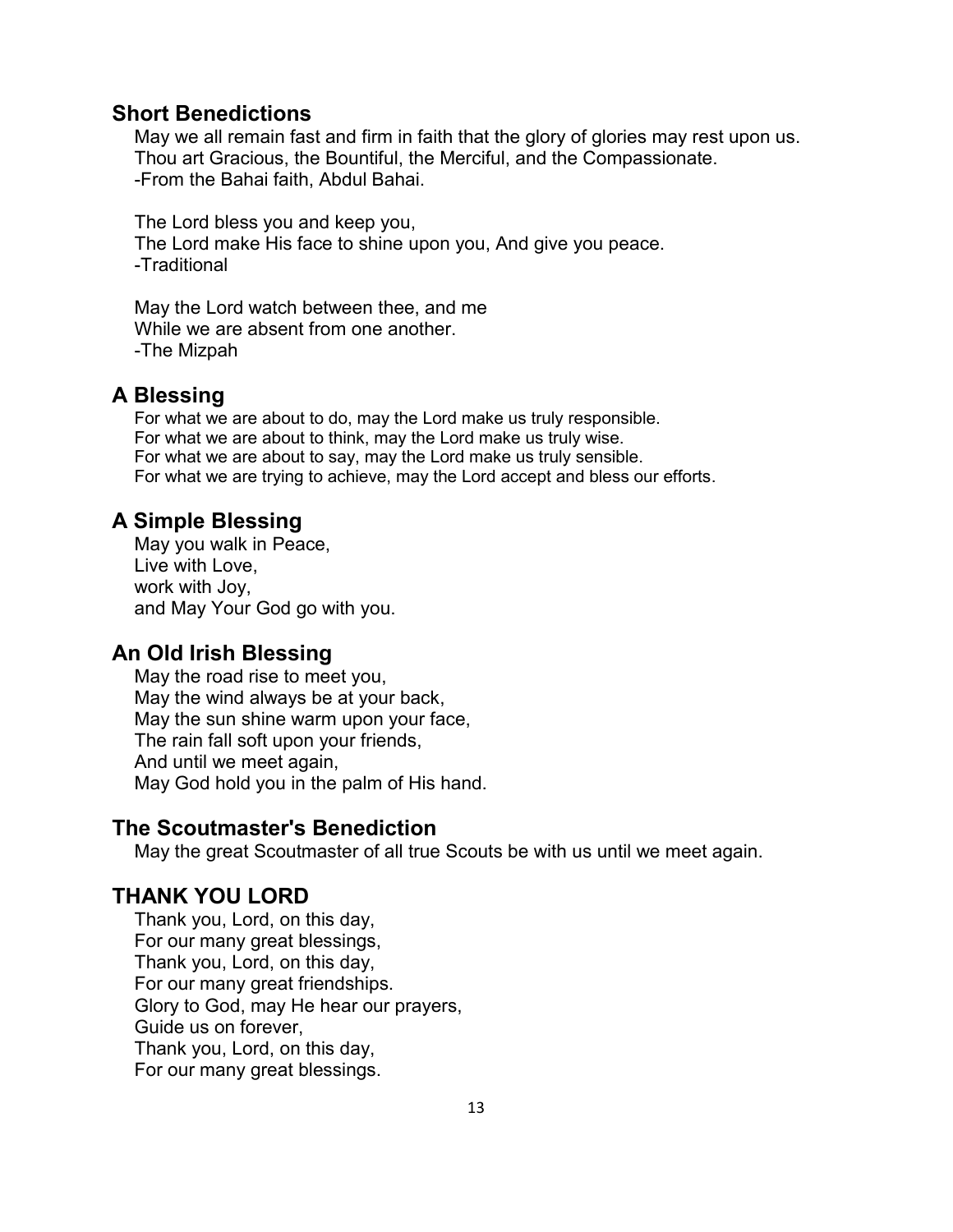# **Songs for Use in Worship**

# **God Bless America**

God Bless America, land that I love Stand beside her, and guide her, Through the night with the light from above, From the mountains, to the prairies, To the ocean, white with foam, God bless America, my home sweet home. God bless America, my home sweet home.

# **America the Beautiful**

O beautiful for spacious skies For amber waves of grain, For purple mountain majesties Above the fruited plain America! America! God shed his grace on thee, And crown thy good with brotherhood from sea to shining sea!

O beautiful for patriot dream That sees beyond the years Thine alabaster cities gleam, Undimmed by human tears! America! America! God shed His grace on thee, And crown thy good with brotherhood from sea to shining sea!

# **God Bless Our Native Land**

God bless our native land; firm may she ever stand through storm and night: when the wild tempests rave, ruler of wind and wave, do thou our country save by thy great might.

For her our prayers shall rise to God, above the skies; on him we wait; thou who art ever nigh,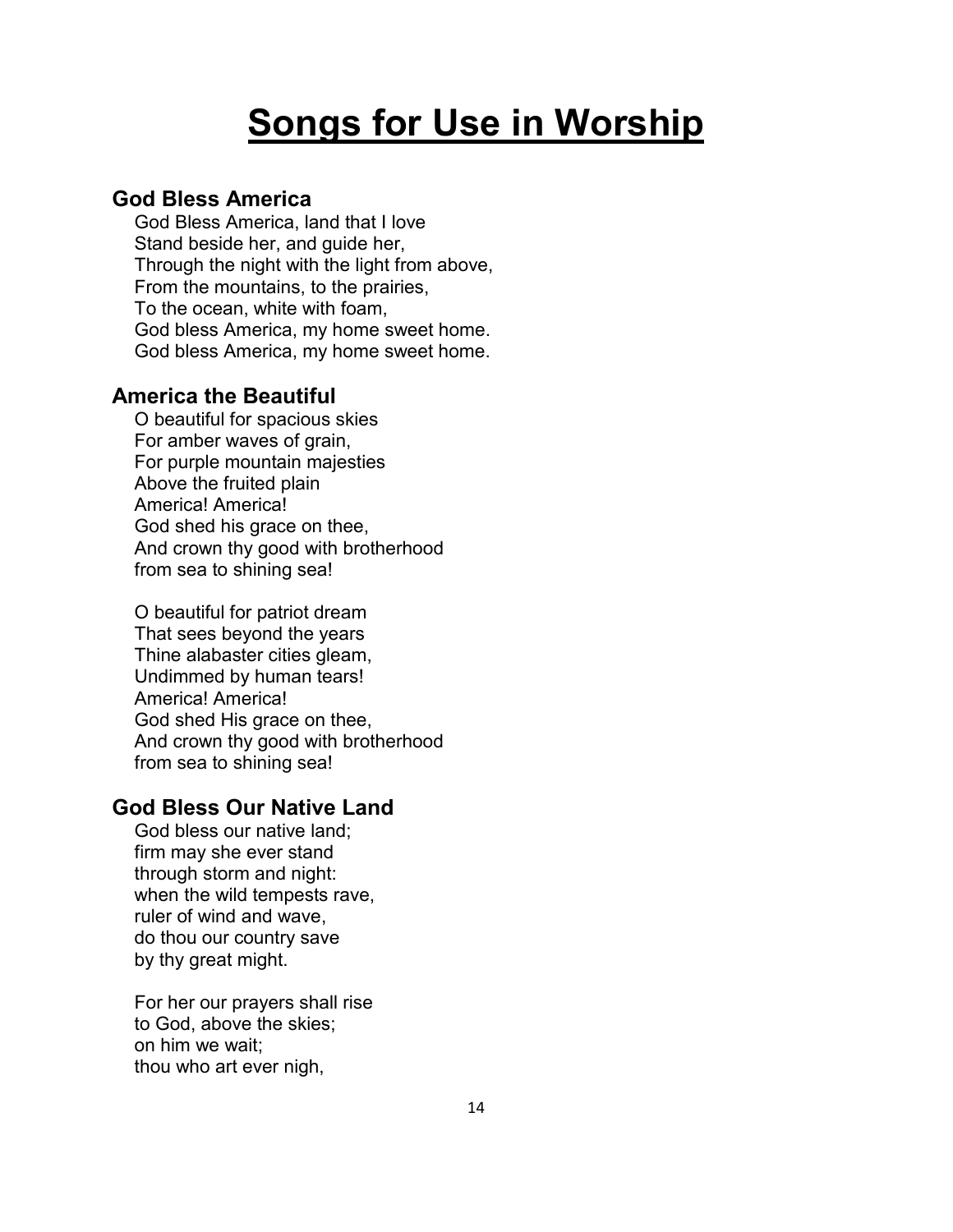guarding with watchful eye, to thee aloud we cry, God save the state!

And not to us alone, but be thy mercies known from shore to shore. Lord, make the nations see that men should brothers be and form one family the wide world o'er.

### **Lift Every Voice and Sing**

Lift every voice and sing, till earth and Heaven ring, Ring with the harmonies of liberty; Let our rejoicing rise, high as the listening skies, Let it resound loud as the rolling sea. Sing a song full of the faith that the dark past has taught us, Sing a song full of the hope that the present has brought us; Facing the rising sun of our new day begun, Let us march on till victory is won.

Stony the road we trod, bitter the chastening rod, Felt in the days when hope unborn had died; Yet with a steady beat, have not our weary feet, Come to the place for which our fathers sighed? We have come over a way that with tears has been watered, We have come, treading our path through the blood of the slaughtered; Out from the gloomy past, till now we stand at last Where the white gleam of our bright star is cast.

God of our weary years, God of our silent tears, Thou Who hast brought us thus far on the way; Thou Who hast by Thy might, led us into the light, Keep us forever in the path, we pray. Lest our feet stray from the places, our God, where we met Thee. Lest our hearts, drunk with the wine of the world, we forget Thee. Shadowed beneath Thy hand, may we forever stand, True to our God, true to our native land.

#### **Let There Be Peace on Earth**

Let there be peace on earth, and let it begin with me. Let there be peace on earth, the peace that was meant to be. With God as our Father, brothers all are we. Let me walk with my brother in perfect harmony.

Let peace begin with me, let this be the moment now. With every step I take, let this be my solemn vow: To take each moment and live each moment in peace eternally! Let there be peace on earth, and let it begin with me.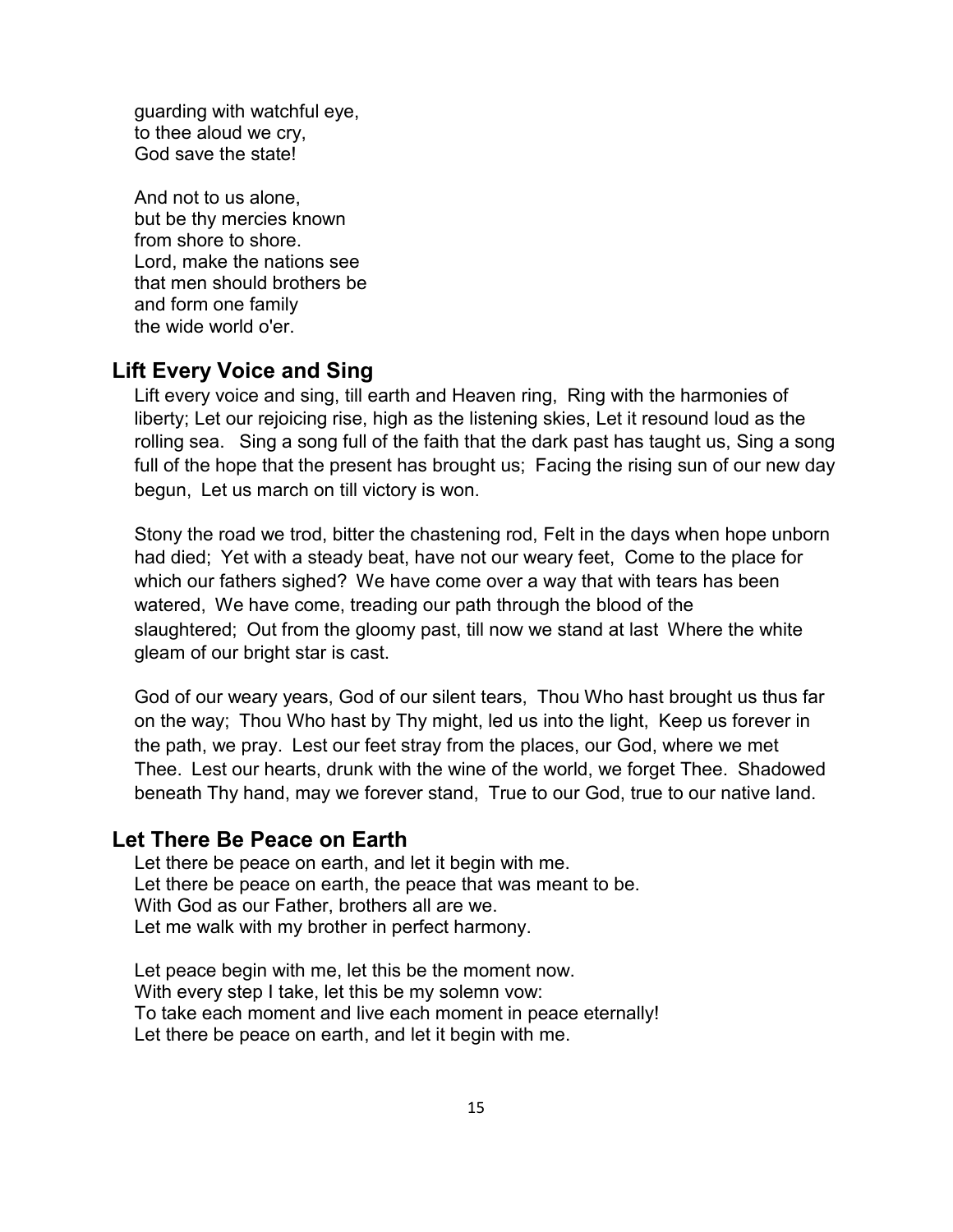#### **For the Beauty of the Earth**

For the Beauty of the Earth, For the Beauty of the skies For the love which from our birth, over and around us lies Lord of all, to Thee we raise, This our hymn of grateful praise.

For the wonder of each hour, of the day and of the night Hill and vale, tree and flower, sun and moon and stars of light Lord of all, to Thee we raise, This our hymn of grateful praise.

For the joy of ear and eye, For the heart and mind's delight For the mystic harmony linking sense to sound and sight Lord of all to Thee we raise, This our hymn of grateful praise

#### **This is my Father's World**

This is my Father's world, and to my listening ears, All nature sings and 'round me rings The music of the spheres This is my Father's world. I rest me in the thought, Of rocks and trees, of skies and seas, His hand the wonders wrought.

This is my Father's world. The birds their carols raise; The morning light, the lily white, Declare their Maker's praise. This is my Father's world. He shines in all that's fair; In the rustling grass I hear Him pass, He speaks to me everywhere.

#### **Kum Ba Ya**

Kum ba ya, My Lord, Kum ba ya. Kum ba ya, My Lord, Kum ba ya. Kum ba ya, My Lord, Kum ba ya. Oh Lord, Kum ba ya.

Some one's crying Lord, Kum ba ya. Some one's laughing Lord, Kum ba ya. Some one's shouting Lord, Kum ba ya. Some one's praying Lord, Kum ba ya.

Kum ba ya, My Lord Kum ba ya.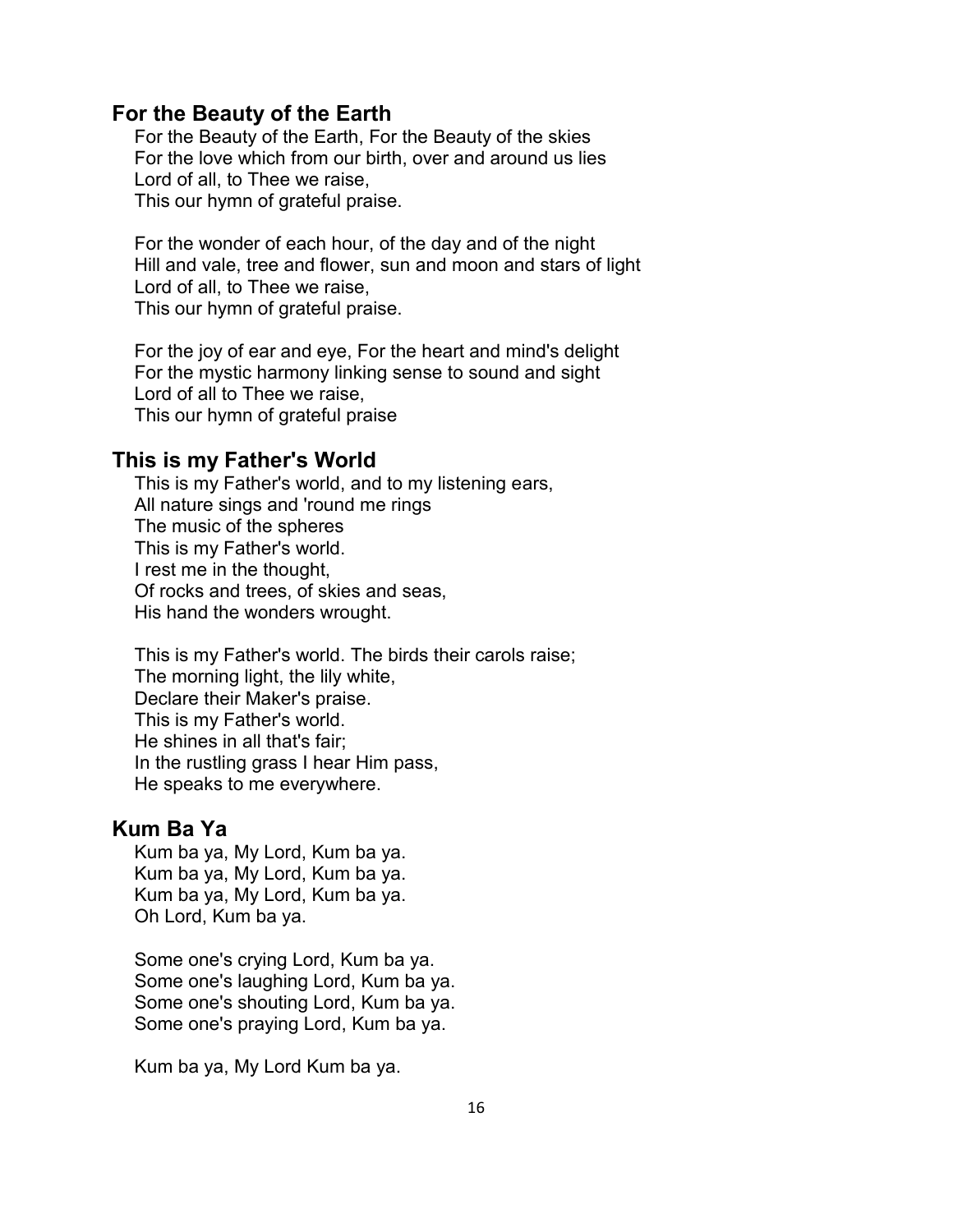## **Awesome God**

Our God is an awesome God He reigns from Heaven above With wisdom, power and love Our God is an awesome God.

# **Seek Ye First**

Seek ye first the Kingdom of God And His righteousness And all these things shall be added unto you Allelu, Allelujah!

Ask and it shall be given unto you Seek and ye shall find Knock and the door shall be opened unto you Allelu, Allelujah!

# **O God, our Help in Ages Past**

O God, our help in ages past, our hope for years to come, our shelter from the stormy blast, and our eternal home.

Before the hills in order stood, or earth received her frame, from everlasting, thou art God, to endless years the same.

A thousand ages, in thy sight, are like an evening gone; short as the watch that ends the night, before the rising sun.

O God, our help in ages past, our hope for years to come; be thou our guide while life shall last, and our eternal home.

# **On Eagle's Wings**

And He will raise you up on eagle's wings, Bear you on the breath of dawn, Make you to shine like the sun, And hold you in the palm of His Hand.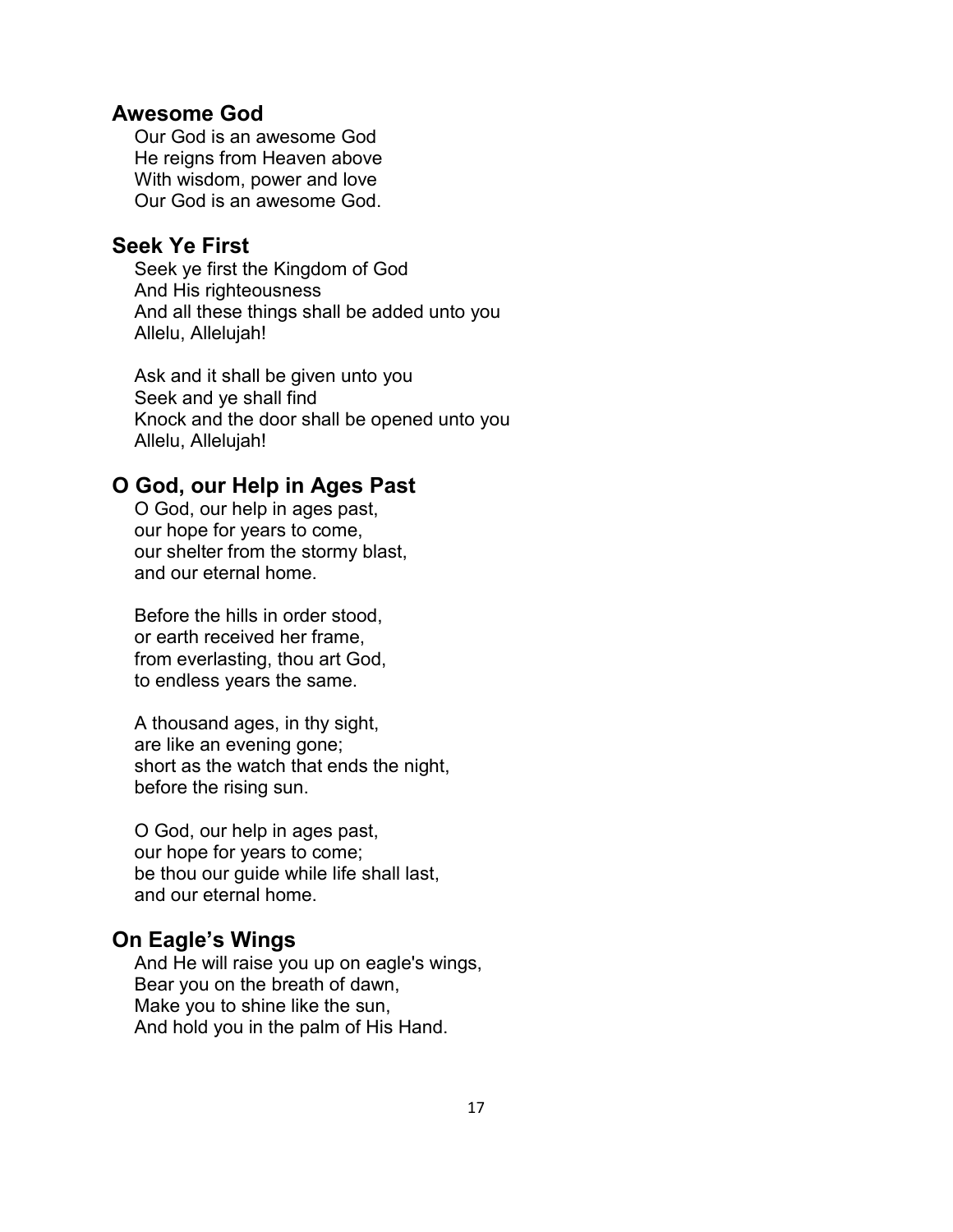#### **This is the Day**

This is the day This is the day This is the day That the Lord has made That the Lord has made We will rejoice We will rejoice And be glad in it And be glad in it This is the day that the Lord has made We will rejoice and be glad in it This is the day This is the day That the Lord has made.

#### **Morning Has Broken**

Morning has broken, Like the first morning, Blackbird has spoken, Like the first bird, Praise for the singing! Praise for the morning! Praise for them springing fresh from the word.

Sweet the rain's new fall, sunlit from heaven, Like the first dew fall, on the first grass Praise for the sweetness of the wet garden, Sprung in completeness, Where God's feet pass.

Mine is the sunlight! Mine is the morning, Born of the one light Eden saw play! Praise with elation, Praise every morning, God's recreation of the new day!

#### **Scout Vespers**

Softly falls the light of day, As our campfire fades away. Silently, each Scout should ask, "Have I done my daily task?" "Have I kept my honor bright, Can I guiltless sleep tonight? Have I done and have I dared, Every thing to be prepared?"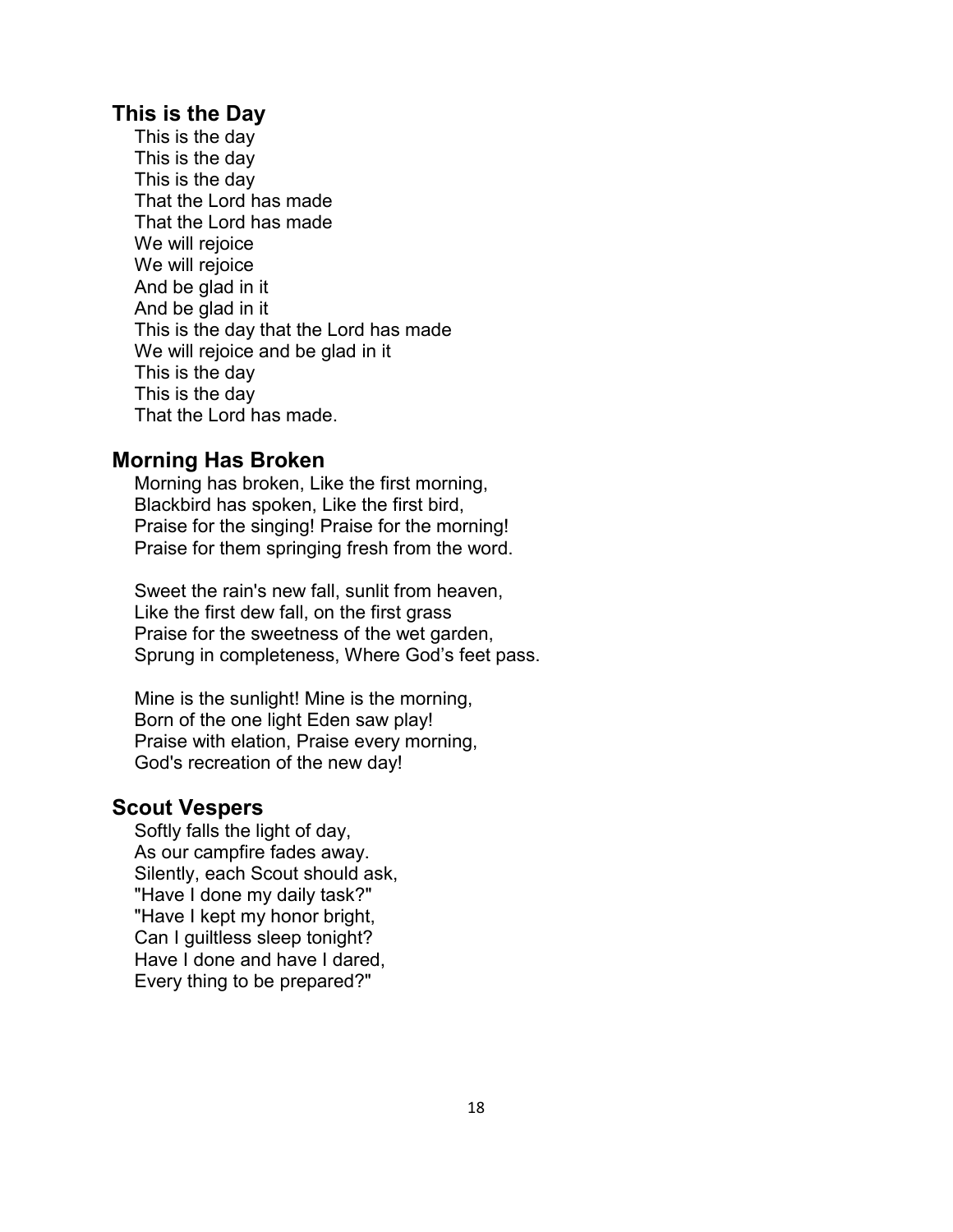# **Interfaith Service I**

# **Call to Worship**

Eternal God, open my lips, and my mouth will declare your praise! (Psalm 51:15)

# **Opening Song – America the Beautiful**

O beautiful for spacious skies, For amber waves of grain. For purple mountain majesties Above the fruited plain! America! America! God shed his grace on thee And crown thy good with brotherhood From sea to shining sea!

O beautiful for patriot dream That sees beyond the years Thine alabaster cities gleam Undimmed by human tears! America! America! God shed his grace on thee And crown thy good with brotherhood From sea to shining sea!

Katharine Lee Bates, 1904. Public Domain

# **Responsive Reading**

*"On My Honor" by Dr. Carroll Osburn, 1997*

Leader: ON MY HONOR

**Scouts: Almighty God, keep us always mindful that our honor is a possession to be cherished as dearly as life itself. Endow us with firmness of purpose and uncommon integrity that will enable us to fulfill those responsibilities with which we are charged. Make us ever conscious of the trust others have placed in us as Scouts.**

Leader: TO DO MY DUTY TO GOD

**Scouts : Creator of the universe, how often we forget the true source of life's joys and pleasures. How often, too, have we failed to remember the origin of the inward strength, which has enabled us to be aware of Your continual presence in our daily lives. Help us to understand the more meaningful rewards of service in Your name.**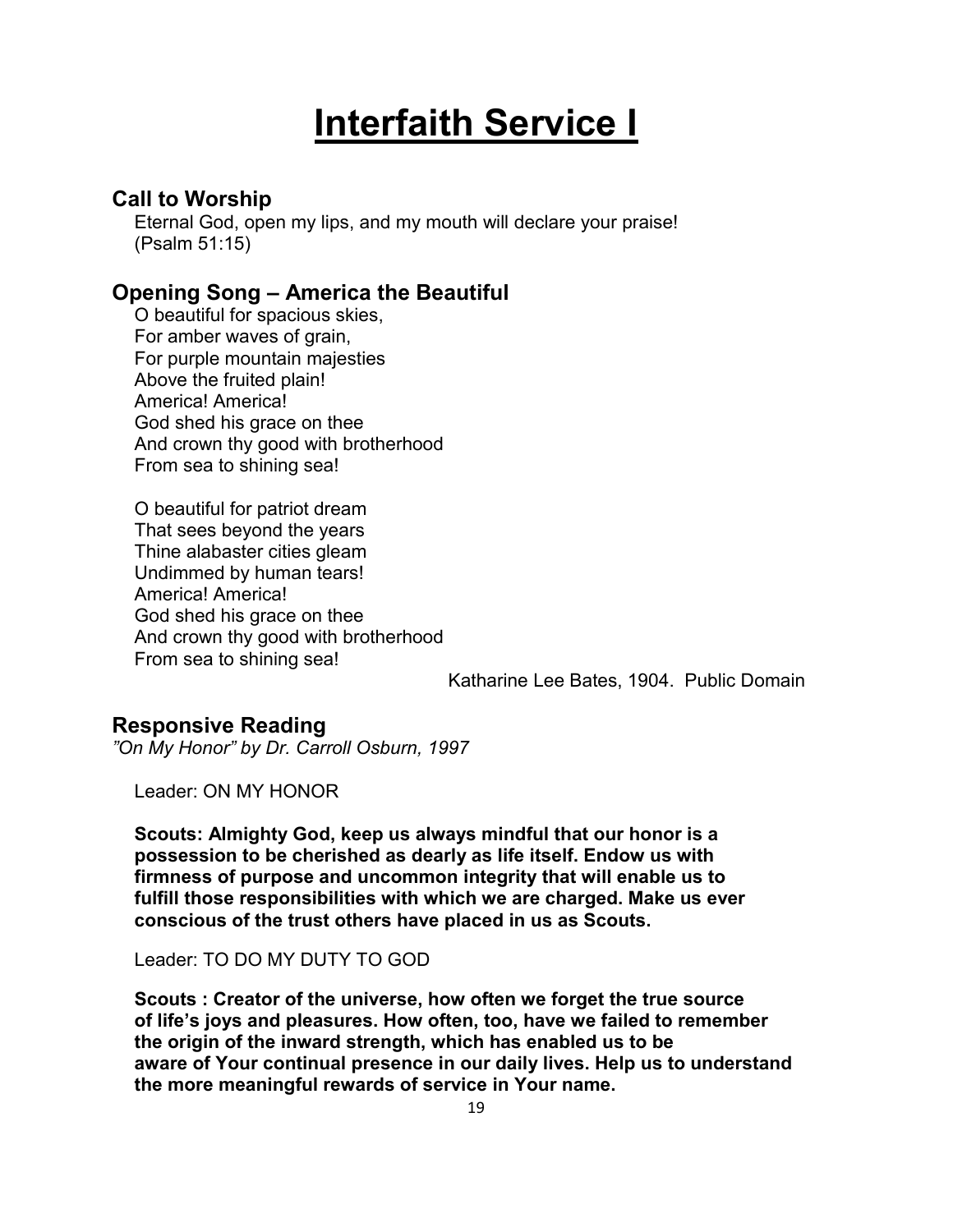Leader: AND MY COUNTRY

**Scouts : We thank Thee, Almighty God, for the privilege of living in a country such as the United States of America. Keep foremost in our minds that the freedoms, which we enjoy, were bought through the unselfish sacrifices of those who have gone before us. As the strength of a country is in her people, let us never avoid our responsibility to maintain this nation as a beacon of hope and freedom to all mankind.**

# **Scripture Reading**

Psalm 8 (Common English Version)

Our LORD and Ruler, your name is wonderful everywhere on earth! You let your glory be seenin the heavens above.

 $2$  With praises from children and from tiny infants, you have built a fortress. It makes your enemies silent, and all who turn against you are left speechless.

<sup>3</sup>I often think of the heavens your hands have made, and of the moon and stars you put in place.

<sup>4</sup> Then I ask, "Why do you care about us humans? Why are you concerned for us weaklings?"

<sup>5</sup> You made us a little lower than you yourself, and you have crowned us with glory and honor.

<sup>6</sup> You let us rule everything your hands have made. And you put all of it under our power—

<sup>7</sup> the sheep and the cattle, and every wild animal,

<sup>8</sup>the birds in the sky, the fish in the sea, and all ocean creatures.

<sup>9</sup> Our LORD and Ruler, your name is wonderful everywhere on earth!

# **Meditation and Sharing**

(The leader may offer a meditation at this time or invite sharing from others present or allow a few minutes for silent reflection.)

# **Time of Prayer**

(A spontaneous or prepared prayer may be offered by the leader, or one of the prayers below may be used.)

#### **Prayer for our Country**

Our God and God of our ancestors, we ask Your blessing upon our country, on the leaders of our nation, and on all who exercise rightful authority in our community.

Unite the inhabitants of our country, whatever their origin and creed, into a bond of true friendship, to banish hatred and bigotry, and to safeguard our ideals and institutions of freedom.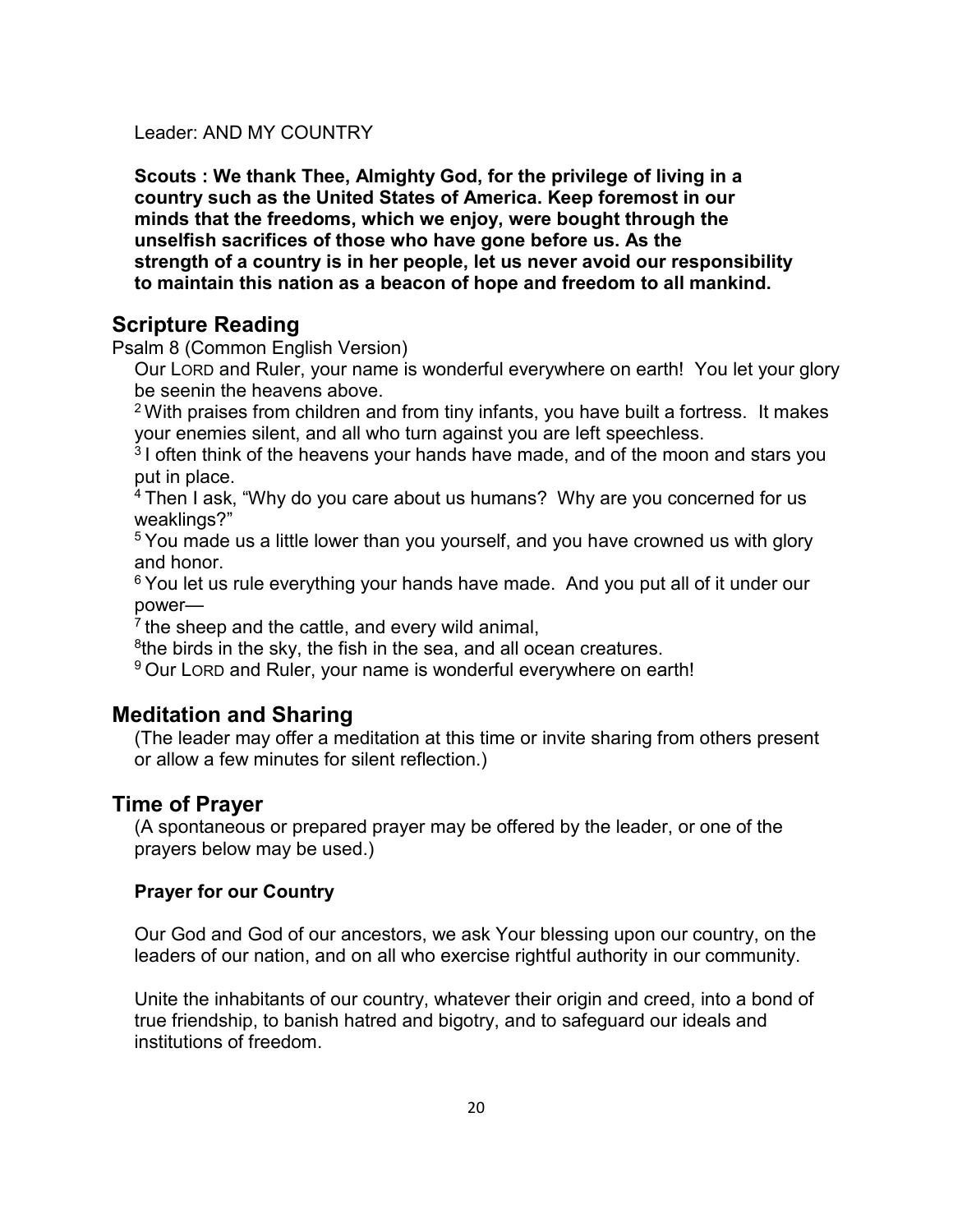May this land under Your Providence be an instrument for peace throughout the world. Amen.

(OR)

#### **Prayer of Thanks**

We thank You, O God, for this day, for morning sun and evening star; for flowering of trees and flowing of streams, for life-giving rains and cooling breeze; for the earth's patient turning, the changing of the seasons, the cycle of growth and decay, of life and death. When our eyes behold the beauty and grandeur of Your world, we see the wisdom, power, and goodness of its Creator. We awake and, behold! It's a great day! Amen.

(OR)

# **Prayer of St. Francis**

Lord, make me an instrument of your peace. Where there is hatred, let me sow love. Where there is injury, pardon. Where there is doubt, faith. Where there is despair, hope. Where there is darkness, light. Where there is sadness, joy.

O Divine Master, grant that I may not so much seek to be consoled, as to console; to be understood, as to understand; to be loved, as to love. For it is in giving that we receive. It is in pardoning that we are pardoned, and it is in dying that we are born to Eternal Life. Amen.

# **Closing Song**

# **Morning Has Broken**

Morning has broken, like the first morning Blackbird has spoken, like the first bird Praise for the singing, praise for the morning Praise for them springing fresh from the Word.

Sweet the rain's new fall, sunlit from heaven Like the first dewfall, on the first grass Praise for the sweetness of the wet garden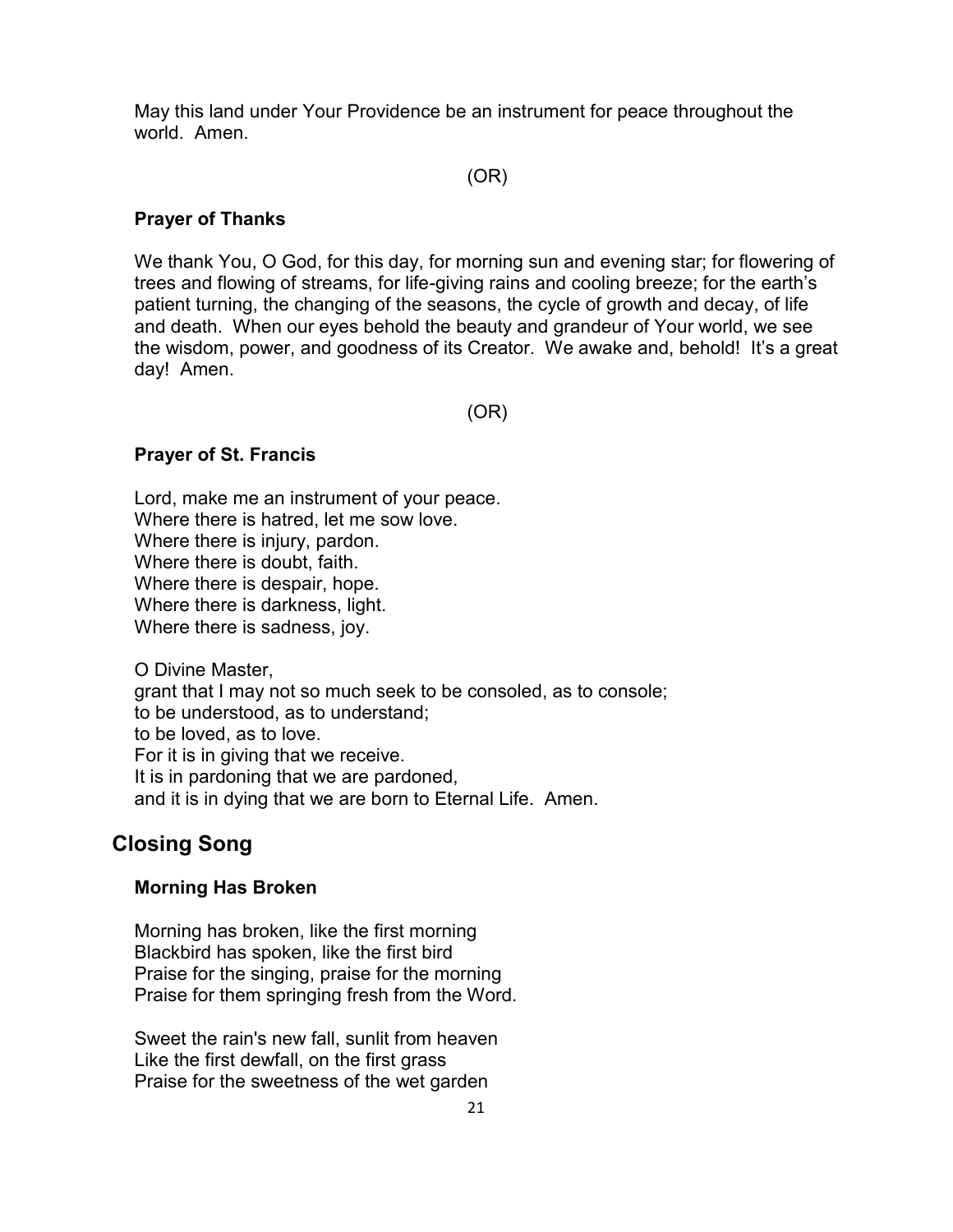Sprung in completeness where His feet pass.

Mine is the sunlight, mine is the morning Born of the one light, Eden saw play Praise with elation, praise every morning God's recreation of the new day.

(OR)

#### **Scout Vespers**

Softly falls the light of day, As our campfire fades away. Silently each Scout should ask, "Have I done my daily task? Have I kept my honor bright? Can I guiltless sleep tonight? Have I done and have I dared, Everything to Be Prepared?"

Quietly we now will part, Pledging ever in our heart, To strive to do our best each day, As we travel down life's way. Happiness we'll try to give, Try a better life to live. 'Til all the world be joined in love, And live in peace under skies above.

# **Blessing/Benediction**

May God bless us and protect us; May God show us favor and be gracious to us; May God show us kindness and grant us peace. Amen.

(OR)

May the Great Master of all Scouts be with us til we meet again. Amen.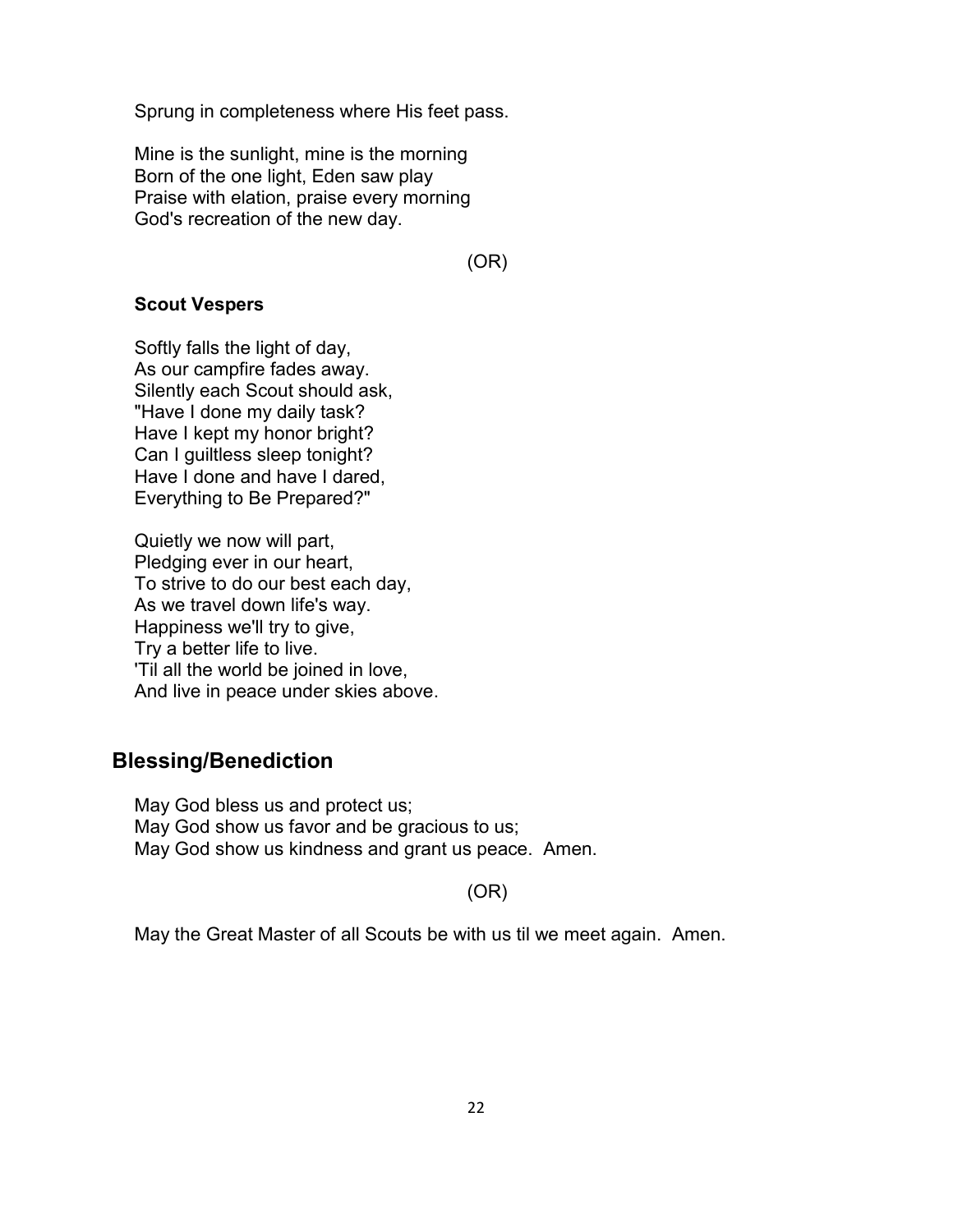# **Interfaith Service II**

# **WELCOME & PRAYER**

Mighty God, thank you for the opportunity to be here in the midst of the beauty and majesty of your creation. Give us the strength to endure the challenges of this day, the wisdom to enjoy each moment, and the courage to push ourselves further than we ever have before. Bless each Scout and each leader as we journey together through the adventure of Scouting. Amen.

# **RESPONSIVE READING (I Corinthians 13)**

Leader: Though I speak with the tongues of men and of angels, but have not love, I have become sounding brass or a clanging cymbal.

#### **Scouts: And though I have the gift of prophecy, and understand all mysteries and all knowledge, and though I have all faith, so that I could remove mountains, but have not love, I am nothing.**

Leader: And though I bestow all my goods to feed the poor, and though I give my body to be burned, but have not love, it profits me nothing.

#### **Scouts: Love suffers long and is kind; love does not envy; love does not parade itself, is not puffed up;**

Leader: Does not behave rudely, does not seek its own, is not provoked, thinks no evil;

### **Scouts: Does not rejoice in iniquity, but rejoices in the truth;**

Leader: Bears all things, believes all things, hopes all things, endures all things.

#### **Scouts: Love never fails. But whether there are prophecies, they will fail; whether there are tongues, they will cease; whether there is knowledge, it will vanish away.**

Leader: For we know in part and we prophesy in part.

### **Scouts: But when that which is perfect has come, then that which is in part will be done away.**

Leader: When I was a child, I spoke as a child, I understood as a child, I thought as a child; but when I became a man, I put away childish things. **Scouts: For now we see in a mirror, dimly, but then face to face. Now I**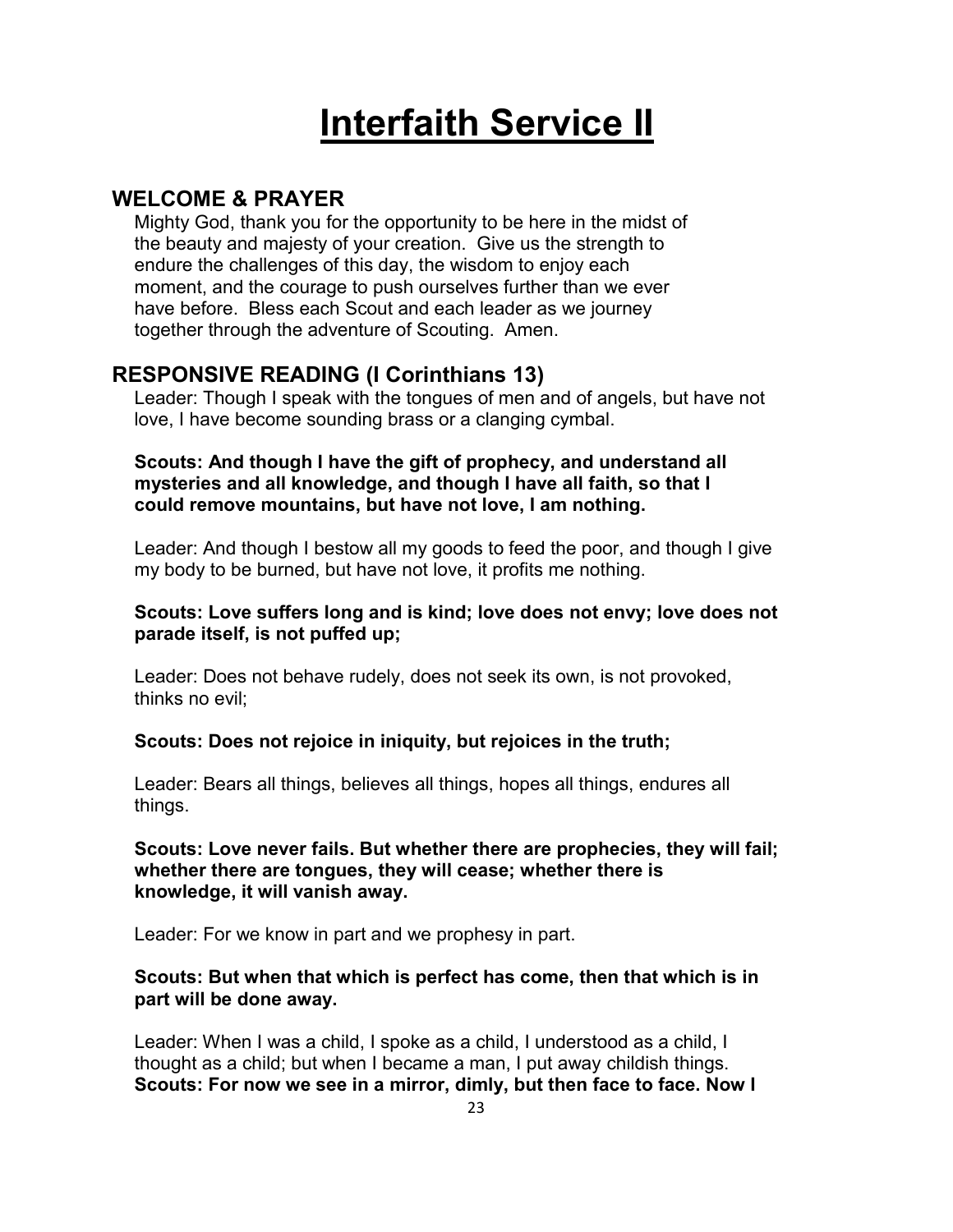#### **know in part, but then I shall know just as I also am known.**

Leader: And now abide faith, hope, love, these three; but the greatest of these is love.

#### **A Litany of the Scout Law**

Leader: A true and worthy person recognizes his obligations and does them without being watched or compelled.

#### **Scouts: A scout is trustworthy.**

Leader: We owe much to many – to home, school, community, nation, and to God.

#### **Scouts: A scout is loyal.**

Leader: The Good Samaritan showed the spirit of doing a Good Turn.

#### **Scouts: A scout is helpful.**

Leader: No one likes a grouchy self centered person who only cares about themselves. We must be willing to share our time with others.

#### **Scouts: A scout is friendly.**

Leader: Courtesy is the mark of all faiths. It is shown in thoughtful acts and kindly respect for everyone.

#### **Scouts: A scout is courteous.**

Leader: Kindliness is the way people show respect for others.

#### **Scouts: A scout is kind.**

Leader: Life is filled with things that we must do whether we like them or not. One of the marks of growing up is our readiness to accept responsibilities willingly.

#### **Scouts: A scout is obedient.**

Leader: Our moods make our days. If we are grouchy, our day is gloomy. If we are happy, our day is always brighter.

#### **Scouts: A scout is cheerful.**

Leader: The world offers many gifts. A wise person uses them with care. **Scouts: A scout is thrifty.**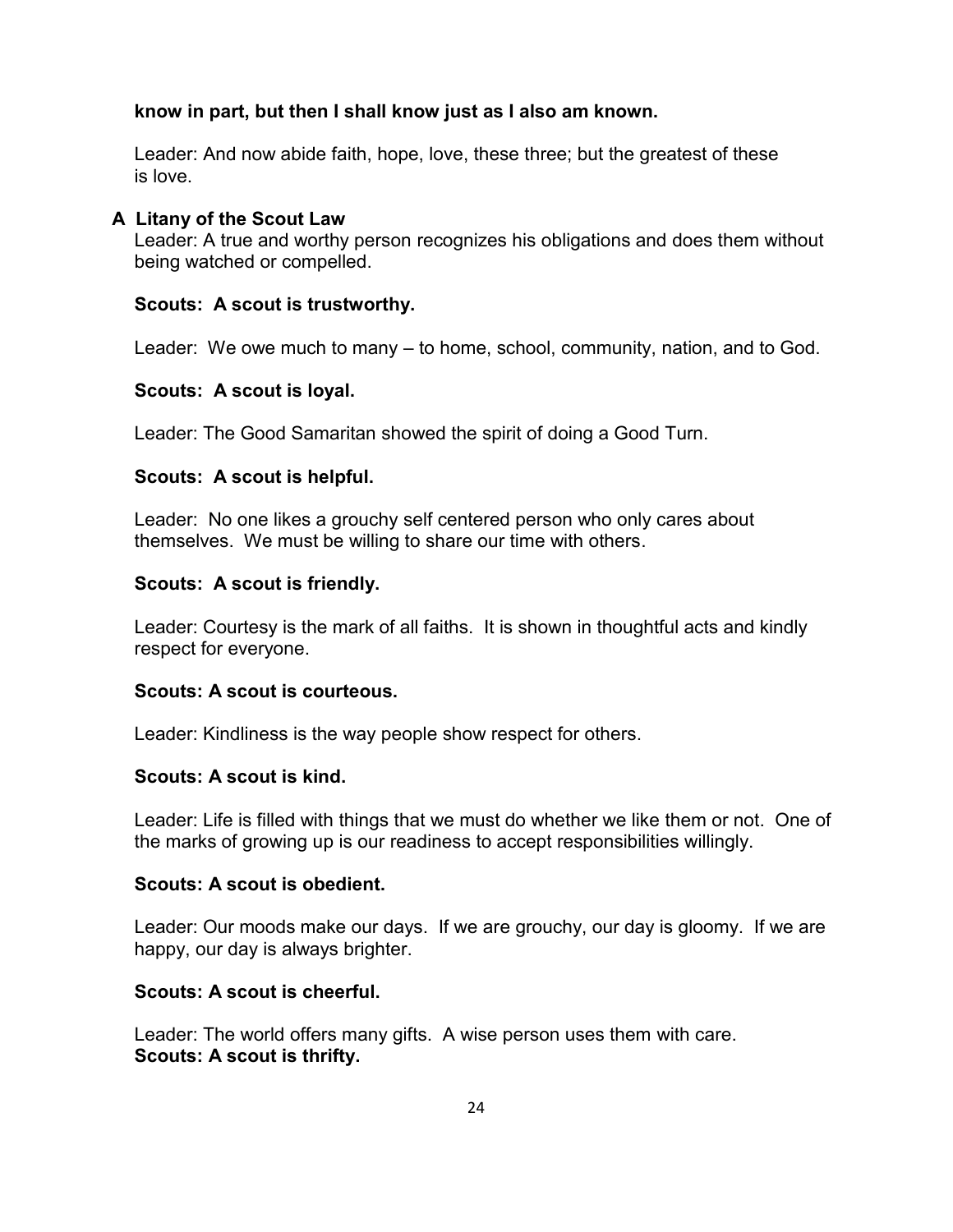Leader: To each of us comes danger, difficult tasks, and temptations. In the choice of courage or cowardice, may we be brave.

#### **Scouts: A scout is brave.**

Leader: Cleanliness is said to be next to Godliness. To have a clean body, a clean mind, and a clean record is a rewarding achievement worthy of praise.

#### **Scouts: A scout is clean.**

Leader: Most of our character is determined by the things we worship. Whatever we put first in our life will determine the course and content of our life. When God is first, everything else falls into place.

#### **Scouts: A Scout is reverent.**

**All: Give us clean hands, clean words, and clean thoughts, O God. Teach us to work hard and to play fairly. Forgive us when we are unkind and help us to help others. Send us strength to do a good turn each day and help us to do your will in all areas of our life.** 

# **CHALLENGE TO ARROWMEN**

# **CLOSING PRAYER**

# **Prayer Composed by Chief Yellow Lark, a Blackfoot Indian**

Oh, Great Spirit, whose voice I hear in the winds and whose breath gives life to all the world, hear me. I come before you, one of your many children. I am weak and small. I need your strength and wisdom. Let me walk in beauty and make my eyes ever behold the red and purple sunset; my ears sharp so I may hear your voice. Make me wise, so I may learn the things you have taught my people, the lessons you have hidden under every rock and leaf. I seek strength, not to be superior to my brothers, but to be able to fight my greatest enemy--myself. Make me ever ready to come to you with clean hands and straight eyes, so whenever life fades, like the fading sunset, my spirit will come to you without shame. Amen.

# **BLESSING**

May the Blessings of our God be upon you, We bless you in the Mighty Name of God! May the Blessings of our God be upon you, We bless you in the Mighty Name of God!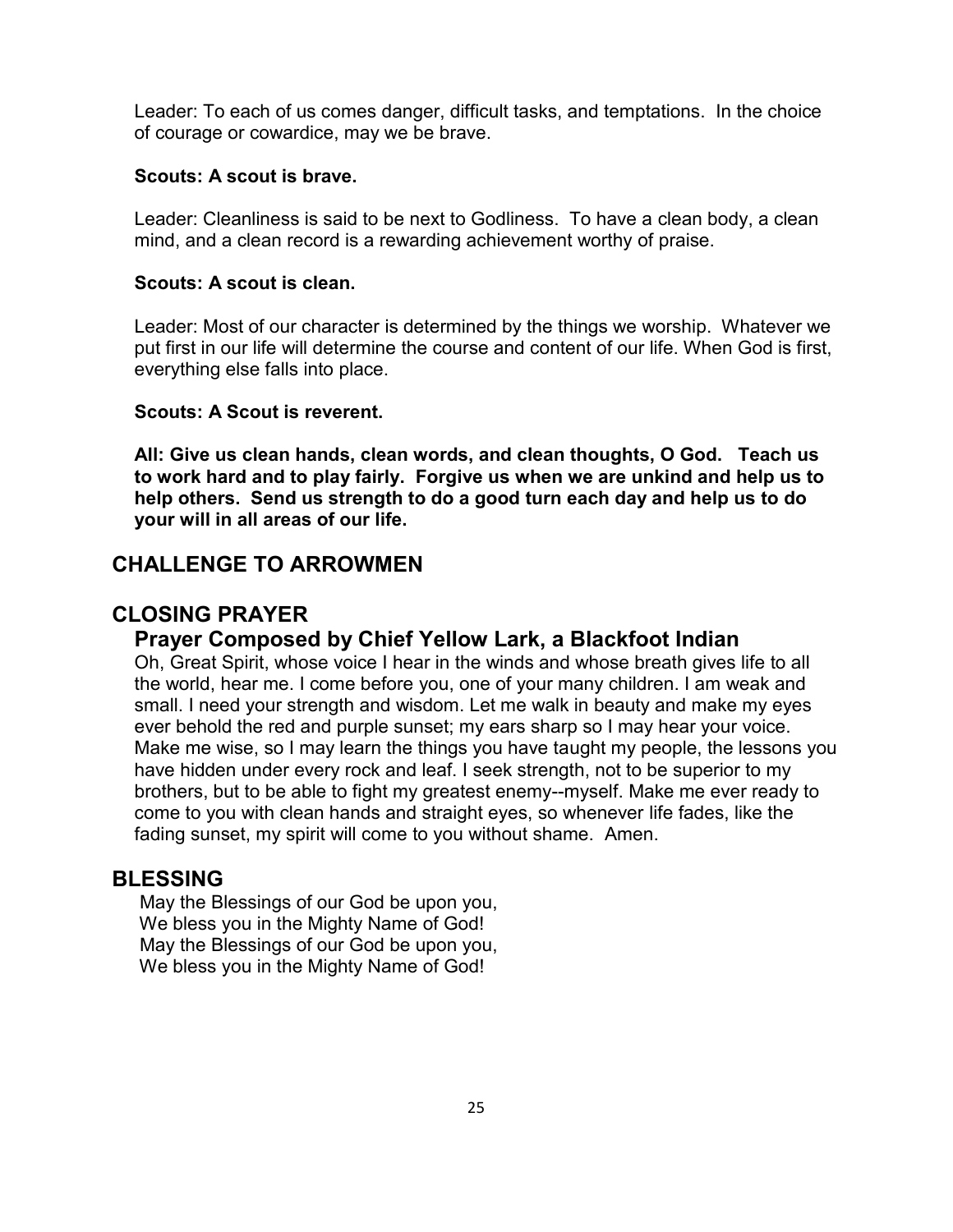# **Interfaith Service III**

# **WELCOME**

# **CALL TO WORSHIP**

The Heavens declare the glory of God; and the firmament shows his handiwork. Open our eyes, O God, that see may see You everywhere. Grant that our hearts may be in harmony with the beauty and order that is about us, and that we may live as loving children in our Father's world. Amen.

# **SONG**

#### **This is the Day**

This is the day This is the day This is the day That the Lord has made That the Lord has made We will rejoice We will rejoice And be glad in it And be glad in it This is the day that the Lord has made We will rejoice and be glad in it This is the day This is the day That the Lord has made.

# **RESPONSIVE READING**

Leader: God is the Eternal One, Who reigned before any being had yet been created; When all was done according to God's will, God's Name was already Sovereign.

#### **Scouts: And after all has ceased to be, Still will God reign in solitary majesty; God was, God is, God shall be in glory.**

Leader: And God is One, without comparison, without being, without end; To God belongs power and dominion.

**Scouts: And the Sovereign of all is my God, My living Redeemer, My rock in time of trouble and distress; My banner and my Refuge, My benefactor, to whom, in anguish, I can call.**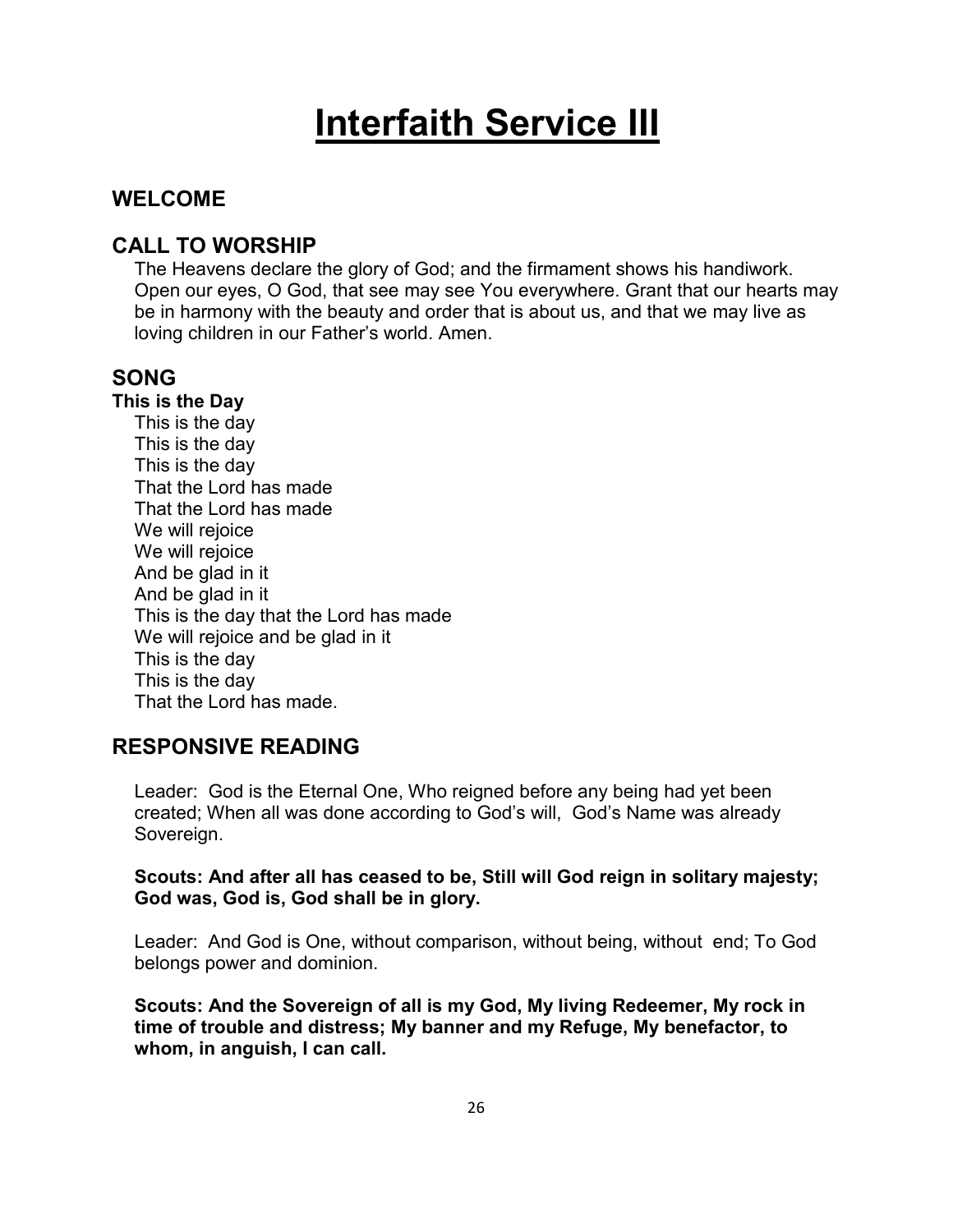**All: Into God's hands I entrust my spirit, Both when I sleep as when I wake; And with my spirit, my body also: God is with me, I will not fear.**

# **Unison Prayer**

**Our Father, make us trustworthy, for there are those who trust us. Make us loyal, for through loyalty we reach our highest ideals. Teach us to be helpful, for through helpfulness do we forget our selfishness. Make us friendly, for there are so many who need a friend.** 

**Train us in courtesy, for courtesy is the carpet on life's floor.** 

**Make us kind, for kindness is the oil in the cogs of life's machinery.** 

**Make us cheerful, for cheerfulness is the green grass among the rocks in the path of life.** 

**Train us in thrift, for thrifty habits brighten our future.** 

**Make us brave; brave in the dark and brave in the light, but save us from becoming fakers of bravery.** 

**Help us to be clean; clean in thoughts, in speech, and in deed. And may we remember that our bodies are Thy holy temples, and that any abuse thereof is to tamper with Thy Great Plans. Above all, O God, help us to be reverent toward all things which Thou hast made for our enjoyment when we are in Thy great out-of-doors, among the trees, along the streams, and on the hillsides.** 

**May we know it was Thee who made the waters to flow, the trees to reach heavenward, the mountains to endure all ages.** 

**In all these things we ask that Thou wilt help us. And may we never forget the Scout Oath to which we all have pledged ourselves, so that through Thy help we may live these points of our Scout Law.** 

-Lord Baden-Powell

# **Reflection**

# **Song**

O God, our Help in Ages Past O God, our help in ages past, our hope for years to come, our shelter from the stormy blast, and our eternal home.

Before the hills in order stood, or earth received her frame, from everlasting, thou art God, to endless years the same.

A thousand ages, in thy sight, are like an evening gone; short as the watch that ends the night,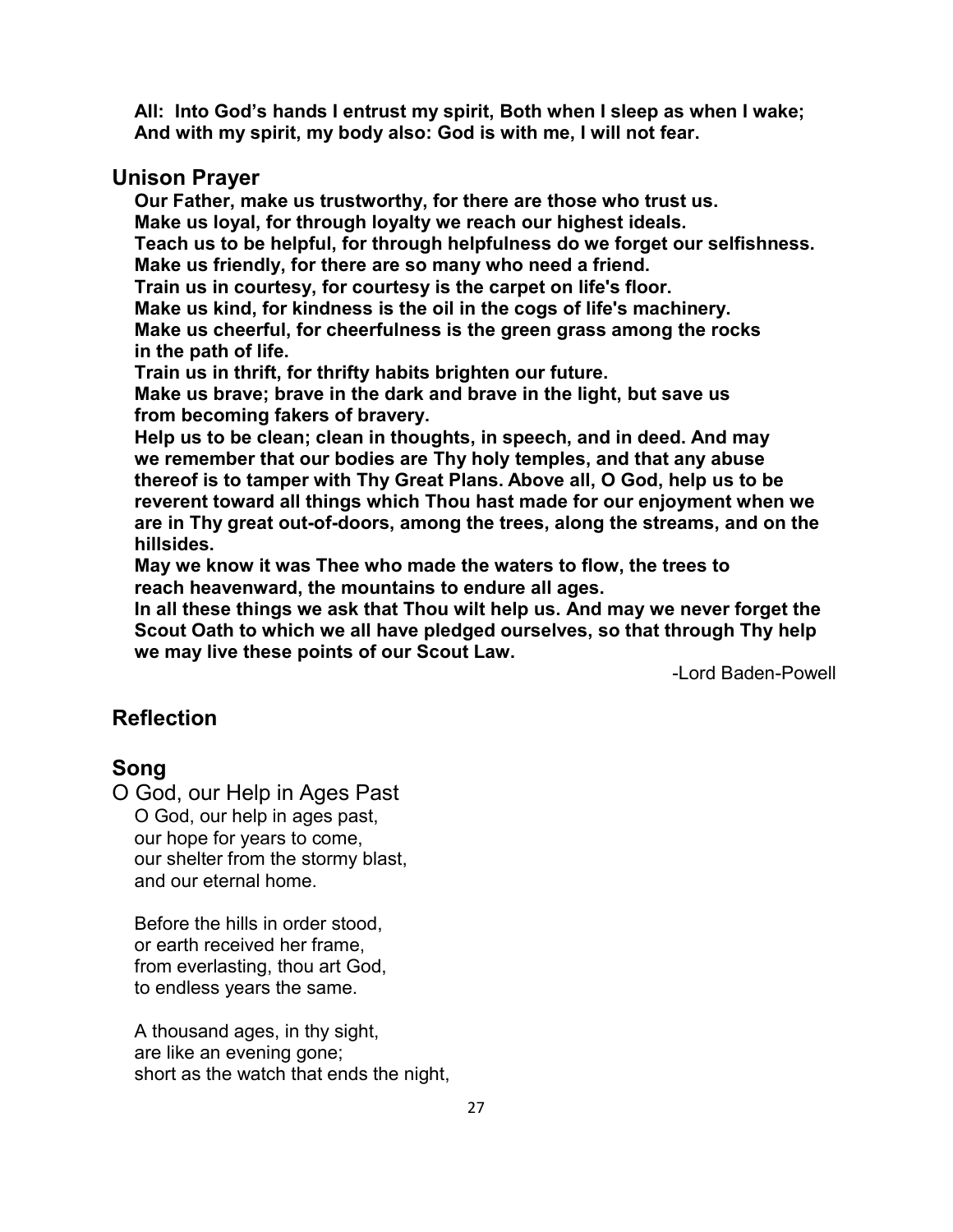before the rising sun.

O God, our help in ages past, our hope for years to come; be thou our guide while life shall last, and our eternal home.

# **BENEDICTION**

# **A Simple Blessing**

May you walk in Peace, Live with Love, Work with Joy, And May Your God go with you. Amen.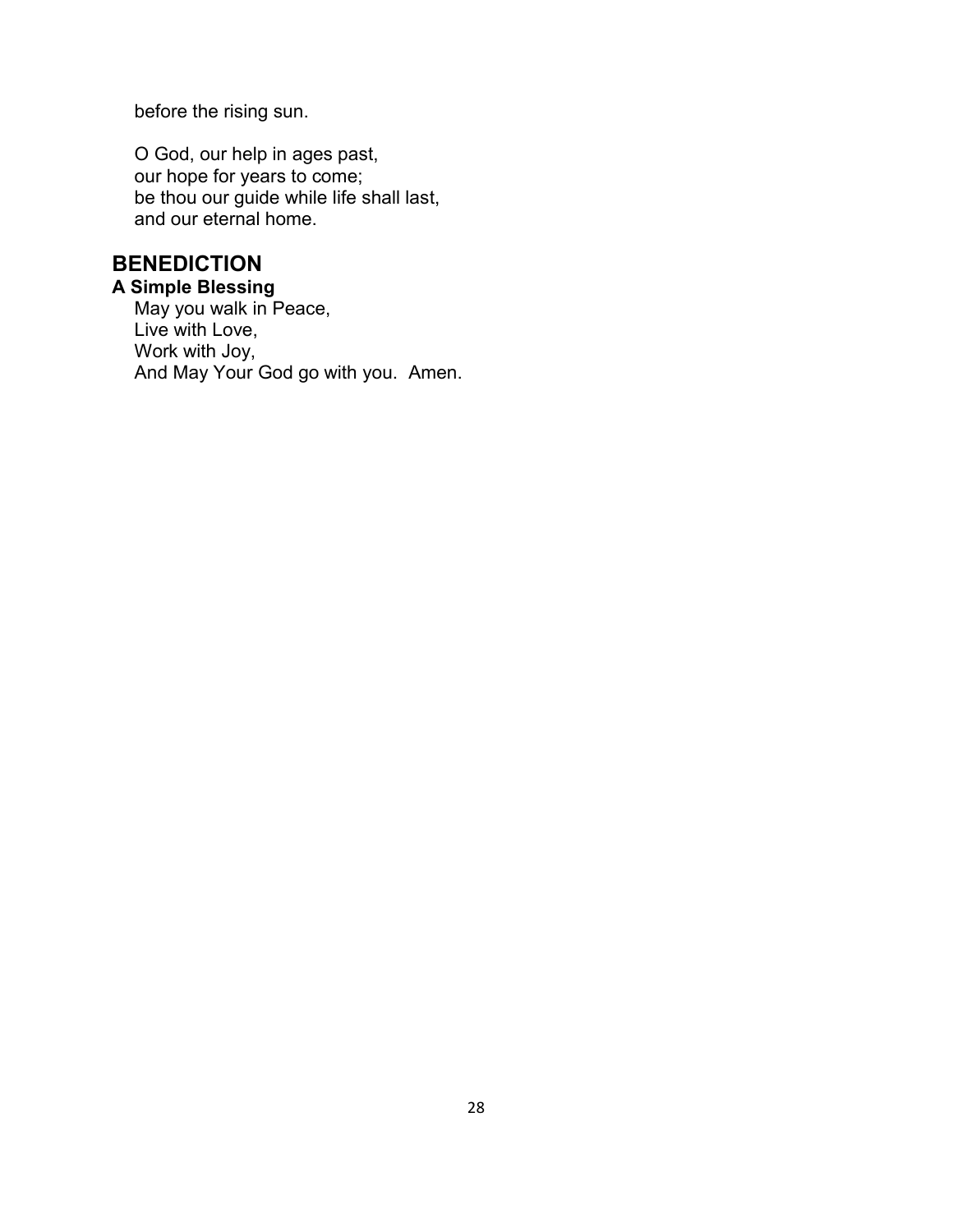# **Basic Outline for Interfaith Services**

(Below is a less detailed outline for Interfaith Services for those who may wish to prepare their own service(s). The order of the elements of worship is suggested only – various elements may be moved around or omitted to make the service most appropriate to the setting in which it will be conducted. For example, you may find that no one is available to lead the arrowmen or scouts present in singing and so the songs may be left out.)

## **Welcome**

#### **Opening Prayer or Invocation**

(You may choose a prayer from the "Prayer" section of this booklet located on pages 5-13, or you may wish to use another prayer, prepare your own prayer, or pray spontaneously.)

### **Responsive Reading or Call to Worship**

(A Responsive Reading or other Call to Worship may be offered. You may choose one from one of the 3 Interfaith Worship Services contained in this booklet or prepare one to be distributed to arrowmen and scouts attending the service.)

#### **Song**

(You may choose a song from the "Songs for Use in Worship" section of this booklet located on pages 14-18 or you may wish to use another song that does not contain language or ideas specific to one faith group.)

#### **Reading or Sharing a Story**

(A brief reading may be read or short story told, preferably one that will relate to the Message or Time of Sharing. Appropriate readings will reflect general spiritual ideas and will be accessible to all faiths. They should not be specific to one faith only, but may be drawn the Scriptures of different faith groups if appropriate, scouting literature and experiences, or other spiritual readings.)

# **Message or Time of Sharing**

(You may offer a brief message – recommended 3 to 5 minutes – or invite others to share briefly on a topic. Preparation beforehand is encouraged. Appropriate topics include – nature, servant leadership, service to others and God, faith and citizenship, etc.)

#### **Silence**

(A few moments or minutes of silence may be observed to encourage individuals to reflect on their own faith and spirituality.)